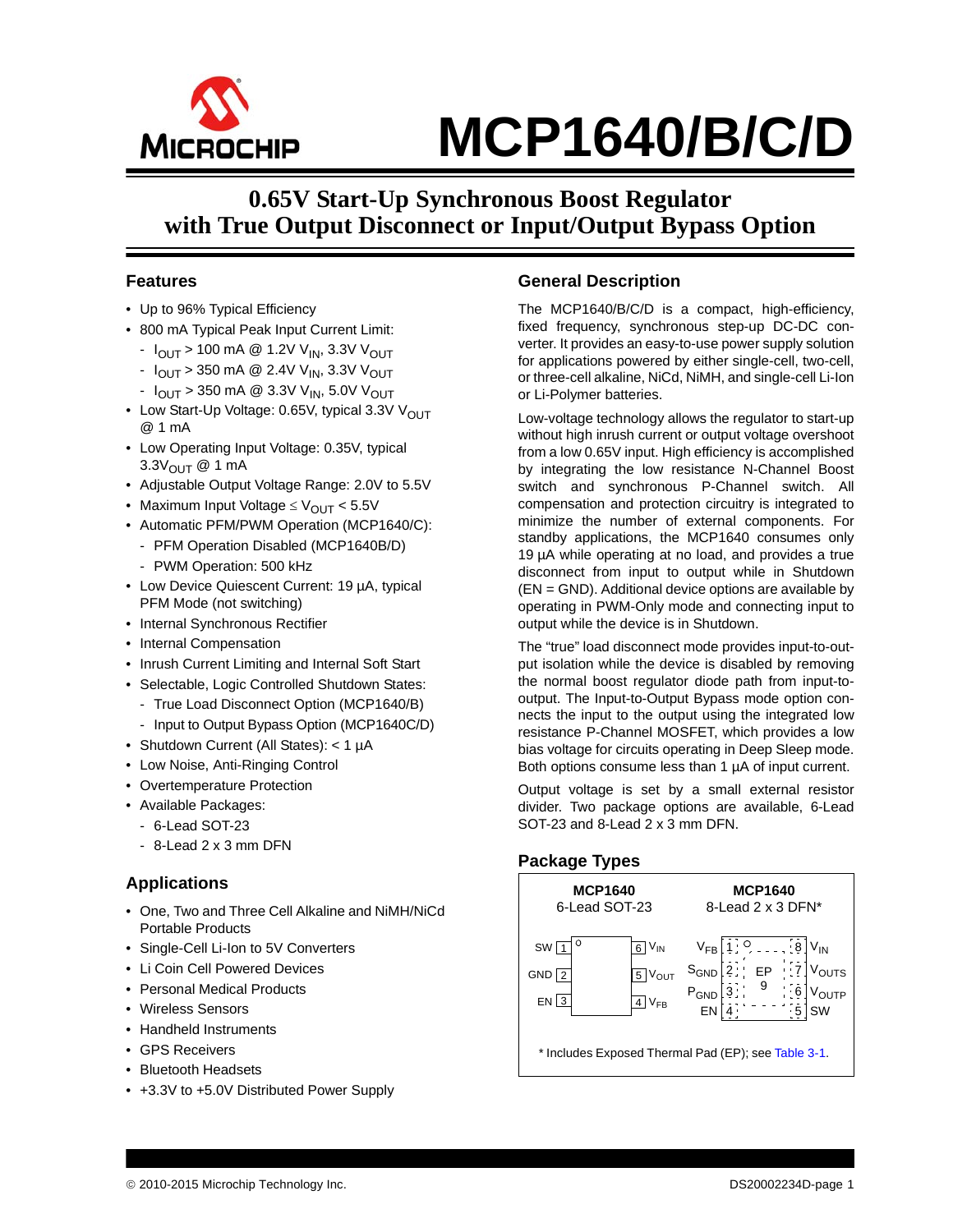# **Typical Application**

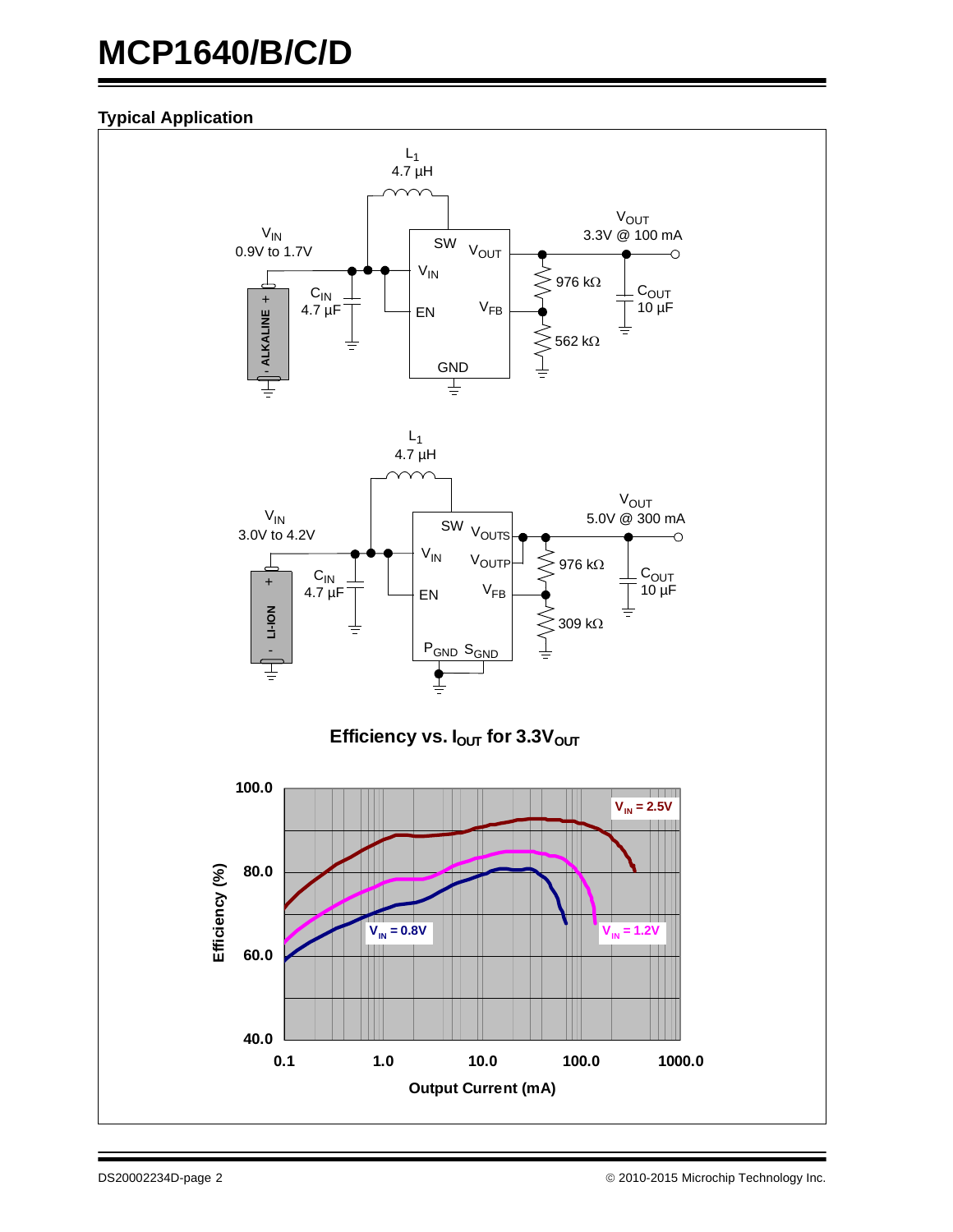# **1.0 ELECTRICAL CHARACTERISTICS**

### **Absolute Maximum Ratings †**

| EN, $V_{FB}$ , $V_{IN}$ , $V_{SW}$ , $V_{OUT}$ - GND  +6.5V                                     |
|-------------------------------------------------------------------------------------------------|
| EN, $V_{FB}$ <maximum <math="" of="">V_{OUT} or <math>V_{IN}</math> &gt; (GND - 0.3V)</maximum> |
| Output Short-Circuit Current  Continuous                                                        |
| Output Current Bypass Mode 400 mA                                                               |
| Power Dissipation  Internally Limited                                                           |
|                                                                                                 |
| Ambient Temp. with Power Applied -40°C to +85°C                                                 |
| Operating Junction Temperature-40°C to +125°C                                                   |
| <b>ESD Protection On All Pins:</b>                                                              |
|                                                                                                 |
|                                                                                                 |

**† Notice:** Stresses above those listed under "Maximum Ratings" may cause permanent damage to the device. This is a stress rating only and functional operation of the device at those or any other conditions above those indicated in the operational sections of this specification is not intended. Exposure to maximum rating conditions for extended periods may affect device reliability.

# <span id="page-2-5"></span>**DC CHARACTERISTICS**

**Electrical Characteristics:** Unless otherwise indicated,  $V_{IN} = 1.2V$ ,  $C_{OUT} = C_{IN} = 10 \mu F$ , L = 4.7  $\mu$ H,  $V_{OUT} = 3.3V$ ,  $|I_{\text{OUT}}| = 15 \text{ mA}$ ,  $T_A = +25^{\circ}\text{C}$ . **Boldface** specifications apply over the T<sub>A</sub> range of -40°C to +85°C.

| <b>Parameters</b>                       | Sym.             | Min.                     | Typ. | Max.  | <b>Units</b> | <b>Conditions</b>                                                                        |
|-----------------------------------------|------------------|--------------------------|------|-------|--------------|------------------------------------------------------------------------------------------|
| <b>Input Characteristics</b>            |                  |                          |      |       |              |                                                                                          |
| Minimum Start-Up Voltage                | $V_{IN}$         |                          | 0.65 | 0.8   | V            | Note 1                                                                                   |
| Minimum Input Voltage After<br>Start-Up | $V_{IN}$         |                          | 0.35 |       | $\vee$       | Note 1                                                                                   |
| Output Voltage Adjust Range             | <b>VOUT</b>      | 2.0                      |      | 5.5   | V            | $V_{OUT} \geq V_{IN}$ ; Note 2                                                           |
| Maximum Output Current                  | $I_{\text{OUT}}$ |                          | 150  |       | mA           | 1.2V V <sub>IN</sub> , 2.0V V <sub>OUT</sub>                                             |
|                                         |                  | $\overline{\phantom{0}}$ | 150  |       | mA           | 1.5V $V_{IN}$ , 3.3V $V_{OUT}$                                                           |
|                                         |                  |                          | 350  |       | mA           | 3.3V V <sub>IN</sub> , 5.0V V <sub>OUT</sub>                                             |
| Feedback Voltage                        | $V_{FB}$         | 1.175                    | 1.21 | 1.245 | V            |                                                                                          |
| Feedback Input Bias Current             | $I_{\text{VFB}}$ |                          | 10   |       | рA           |                                                                                          |
| Quiescent Current - PFM<br>Mode         | <b>I</b> OPFM    |                          | 19   | 30    | μA           | Measured at $V_{OUT} = 4.0V$ ;<br>$EN = V_{IN}$ , $I_{OUT} = 0$ mA;<br>Note <sub>3</sub> |
| Quiescent Current - PWM<br>Mode         | <b>I</b> OPWM    |                          | 220  |       | μA           | Measured at $V_{OUT} = 4.0V$ ;<br>$EN = V_{IN} I_{OUT} = 0$ mA;<br>Note <sub>3</sub>     |
| Quiescent Current - Shutdown            | <b>I</b> OSHDN   |                          | 0.7  | 2.3   | μA           | $V_{\text{OUT}}$ = EN = GND;<br>Includes N-Channel and<br>P-Channel Switch Leakage       |
| <b>NMOS Switch Leakage</b>              | $I_{NLK}$        |                          | 0.3  |       | μA           | $V_{IN} = V_{SW} = 5V$ ;<br>$V_{\text{OUT}} = 5.5V$<br>$V_{EN} = V_{FB} = GND$           |
| <b>PMOS Switch Leakage</b>              | <b>IPLK</b>      |                          | 0.05 |       | μA           | $V_{IN}$ = $VS_W$ = GND;<br>$V_{\text{OUT}} = 5.5V$                                      |

<span id="page-2-2"></span><span id="page-2-1"></span><span id="page-2-0"></span>**Note 1:** 3.3 k $\Omega$  resistive load, 3.3V<sub>OUT</sub> (1 mA).

- **2:** For  $V_{IN} > V_{OUT}$ ,  $V_{OUT}$  will not remain in regulation.
- **3:** I<sub>QOUT</sub> is measured at V<sub>OUT</sub>; V<sub>OUT</sub> is externally supplied with a voltage higher than the nominal 3.3V output (device is not switching); no load;  $V_{IN}$  quiescent current will vary with boost ratio.  $V_{IN}$  quiescent current can be estimated by:  $(I_{\mathsf{QPFM}} \cdot (V_{\mathsf{OUT}}/V_{\mathsf{IN}}))$ ,  $(I_{\mathsf{QPWM}} \cdot (V_{\mathsf{OUT}}/V_{\mathsf{IN}}))$ .
- <span id="page-2-3"></span>**4:** Peak current limit determined by characterization, not production tested.
- <span id="page-2-4"></span>**5:** 220 $\Omega$  resistive load, 3.3 $V_{\text{OUT}}$  (15 mA).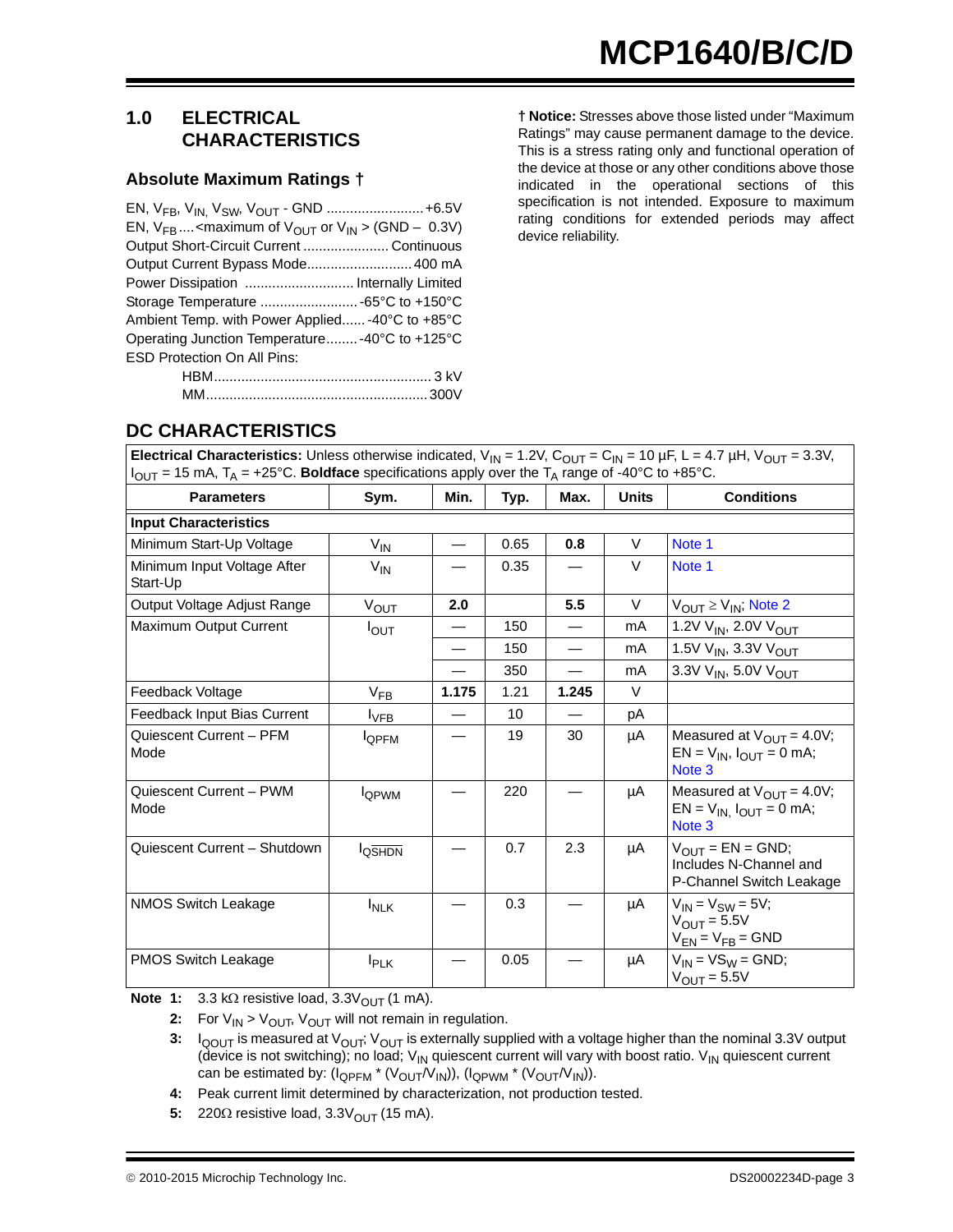# **DC CHARACTERISTICS (CONTINUED)**

**Electrical Characteristics:** Unless otherwise indicated,  $V_{IN} = 1.2V$ ,  $C_{OUT} = C_{IN} = 10 \mu F$ , L = 4.7  $\mu$ H,  $V_{OUT} = 3.3V$ ,  $I_{\text{OUT}}$  = 15 mA, T<sub>A</sub> = +25°C. **Boldface** specifications apply over the T<sub>A</sub> range of -40°C to +85°C.

| ◡◡╷<br>$\sqrt{ }$                          |                                                           | .    |       |      |                     |                                                           |
|--------------------------------------------|-----------------------------------------------------------|------|-------|------|---------------------|-----------------------------------------------------------|
| <b>Parameters</b>                          | Sym.                                                      | Min. | Typ.  | Max. | <b>Units</b>        | <b>Conditions</b>                                         |
| NMOS Switch On Resistance                  | $R_{DS(ON)N}$                                             |      | 0.6   |      | Ω                   | $V_{IN}$ = 3.3V, $I_{SW}$ = 100 mA                        |
| <b>PMOS Switch On Resistance</b>           | $R_{DS(ON)P}$                                             |      | 0.9   |      | Ω                   | $V_{IN}$ = 3.3V, $I_{SW}$ = 100 mA                        |
| <b>NMOS Peak Switch Current</b><br>Limit   | $I_{N(MAX)}$                                              | 600  | 850   |      | mA                  | Note 4                                                    |
| V <sub>OUT</sub> Accuracy                  | V <sub>OUT</sub> %                                        | $-3$ |       | $+3$ | $\%$                | Includes Line and Load<br>Regulation; $V_{IN} = 1.5V$     |
| Line Regulation                            | (ΔV <sub>OUT</sub> /V <sub>OUT</sub> )<br>$\Delta V_{IN}$ | $-1$ | 0.01  | 1    | $%$ /V              | $V_{IN}$ = 1.5V to 3V<br>$I_{\text{OUT}} = 25 \text{ mA}$ |
| Load Regulation                            | <b>AVOUT/VOUT</b>                                         | -1   | 0.01  | 1    | $\frac{0}{0}$       | $I_{\text{OUT}}$ = 25 mA to 100 mA;<br>$V_{IN} = 1.5V$    |
| Maximum Duty Cycle                         | $DC_{MAX}$                                                | 88   | 90    |      | $\%$                |                                                           |
| <b>Switching Frequency</b>                 | tsw                                                       | 425  | 500   | 575  | kHz                 |                                                           |
| EN Input Logic High                        | $V_{\text{IH}}$                                           | 90   |       |      | %of V <sub>IN</sub> | $I_{\text{OUT}} = 1 \text{ mA}$                           |
| EN Input Logic Low                         | $V_{IL}$                                                  | –    |       | 20   | %of V <sub>IN</sub> | $I_{\text{OUT}} = 1 \text{ mA}$                           |
| <b>EN Input Leakage Current</b>            | <b>ENLK</b>                                               | —    | 0.005 |      | μA                  | $V_{FN} = 5V$                                             |
| Soft-Start Time                            | $t_{SS}$                                                  |      | 750   |      | μS                  | EN Low-to-High,<br>90% of V <sub>OUT</sub> , Note 5       |
| <b>Thermal Shutdown Die</b><br>Temperature | $\mathsf{T}_{\mathsf{SD}}$                                |      | 150   |      | $^{\circ}C$         |                                                           |
| Die Temperature Hysteresis                 | T <sub>SDHYS</sub>                                        |      | 10    |      | $^{\circ}C$         |                                                           |

**Note** 1: 3.3 k $\Omega$  resistive load, 3.3V<sub>OUT</sub> (1 mA).

- **2:** For  $V_{IN} > V_{OUT}$ ,  $V_{OUT}$  will not remain in regulation.
- **3:** I<sub>QOUT</sub> is measured at V<sub>OUT</sub>; V<sub>OUT</sub> is externally supplied with a voltage higher than the nominal 3.3V output (device is not switching); no load;  $V_{\mathsf{IN}}$  quiescent current will vary with boost ratio.  $V_{\mathsf{IN}}$  quiescent current can be estimated by:  $(I_{\mathsf{QPFM}} \cdot (V_{\mathsf{OUT}}/V_{\mathsf{IN}}))$ ,  $(I_{\mathsf{QPWM}} \cdot (V_{\mathsf{OUT}}/V_{\mathsf{IN}}))$ .
- **4:** Peak current limit determined by characterization, not production tested.
- **5:** 220 $\Omega$  resistive load, 3.3 $V_{\text{OUT}}$  (15 mA).

# <span id="page-3-0"></span>**TEMPERATURE SPECIFICATIONS**

| Electrical Specifications: Unless otherwise indicated, $V_{\text{IN}} = 1.2V$ , C <sub>OUT</sub> = C <sub>IN</sub> = 10 µF, L = 4.7 µH, V <sub>OUT</sub> = 3.3V, I <sub>OUT</sub> = 15 mA. |               |       |       |        |              |                   |
|--------------------------------------------------------------------------------------------------------------------------------------------------------------------------------------------|---------------|-------|-------|--------|--------------|-------------------|
| <b>Parameters</b>                                                                                                                                                                          | Sym.          | Min.  | Typ.  | Max.   | <b>Units</b> | <b>Conditions</b> |
| <b>Temperature Ranges</b>                                                                                                                                                                  |               |       |       |        |              |                   |
| <b>Operating Junction Temperature</b><br>Range                                                                                                                                             | T,            | -40   |       | $+125$ | °C           | Steady State      |
| Storage Temperature Range                                                                                                                                                                  | $T_A$         | $-65$ |       | $+150$ | °C           |                   |
| Maximum Junction Temperature                                                                                                                                                               | $T_{\rm J}$   |       |       | $+150$ | °C           | Transient         |
| <b>Package Thermal Resistances</b>                                                                                                                                                         |               |       |       |        |              |                   |
| Thermal Resistance, 6LD-SOT-23                                                                                                                                                             | $\theta$ JA   |       | 190.5 |        | °C/W         |                   |
| Thermal Resistance, 8LD-2x3 DFN                                                                                                                                                            | $\theta_{JA}$ |       | 75    |        | °C/W         |                   |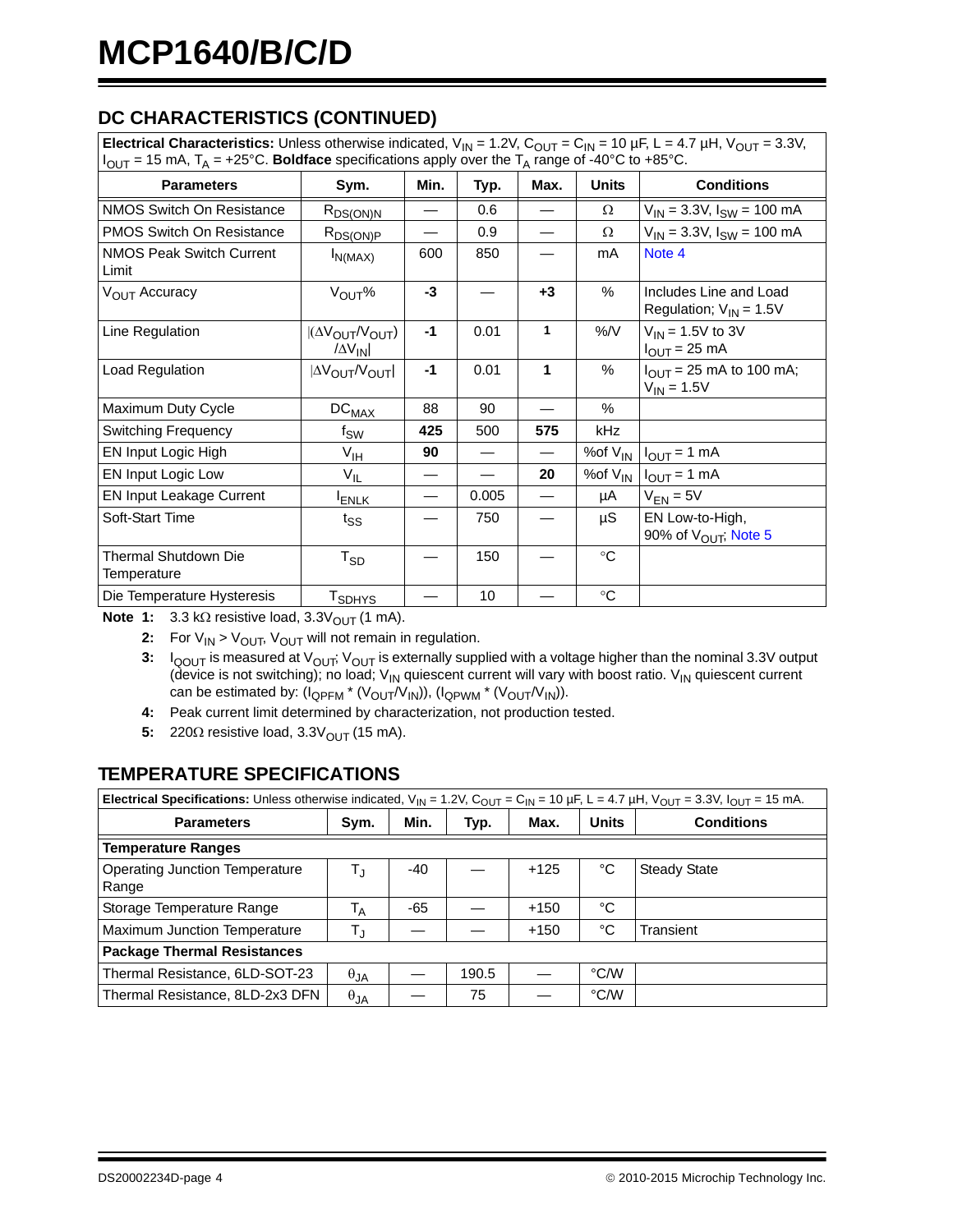# <span id="page-4-2"></span>**2.0 TYPICAL PERFORMANCE CURVES**

**Note:** The graphs and tables provided following this note are a statistical summary based on a limited number of samples and are provided for informational purposes only. The performance characteristics listed herein are not tested or guaranteed. In some graphs or tables, the data presented may be outside the specified operating range (e.g., outside specified power supply range) and therefore outside the warranted range.

**Note:** Unless otherwise indicated,  $V_{IN} = EN = 1.2V$ , C<sub>OUT</sub> = C<sub>IN</sub> = 10 µF, L = 4.7 µH, V<sub>OUT</sub> = 3.3V, I<sub>LOAD</sub> = 15 mA, T<sub>A</sub> = +25°C.







*FIGURE 2-2:*  $V_{OUT} I_Q$  vs. Ambient *Temperature in PWM Mode.*



<span id="page-4-0"></span>**FIGURE 2-3:** *Maximum I<sub>OUT</sub> vs. V<sub>IN</sub> After Start-Up, V<sub>OUT</sub> 10% Below Regulation Point.* 



**FIGURE 2-4: 2.0V V<sub>OUT</sub> PFM/PWM Mode** *Efficiency vs. I<sub>OUT</sub>.* 



*Efficiency vs.*  $I_{OUT}$ 



<span id="page-4-1"></span>**FIGURE 2-6:** 5.0V V<sub>OUT</sub> PFM/PWM Mode *Efficiency vs. I<sub>OUT</sub>.*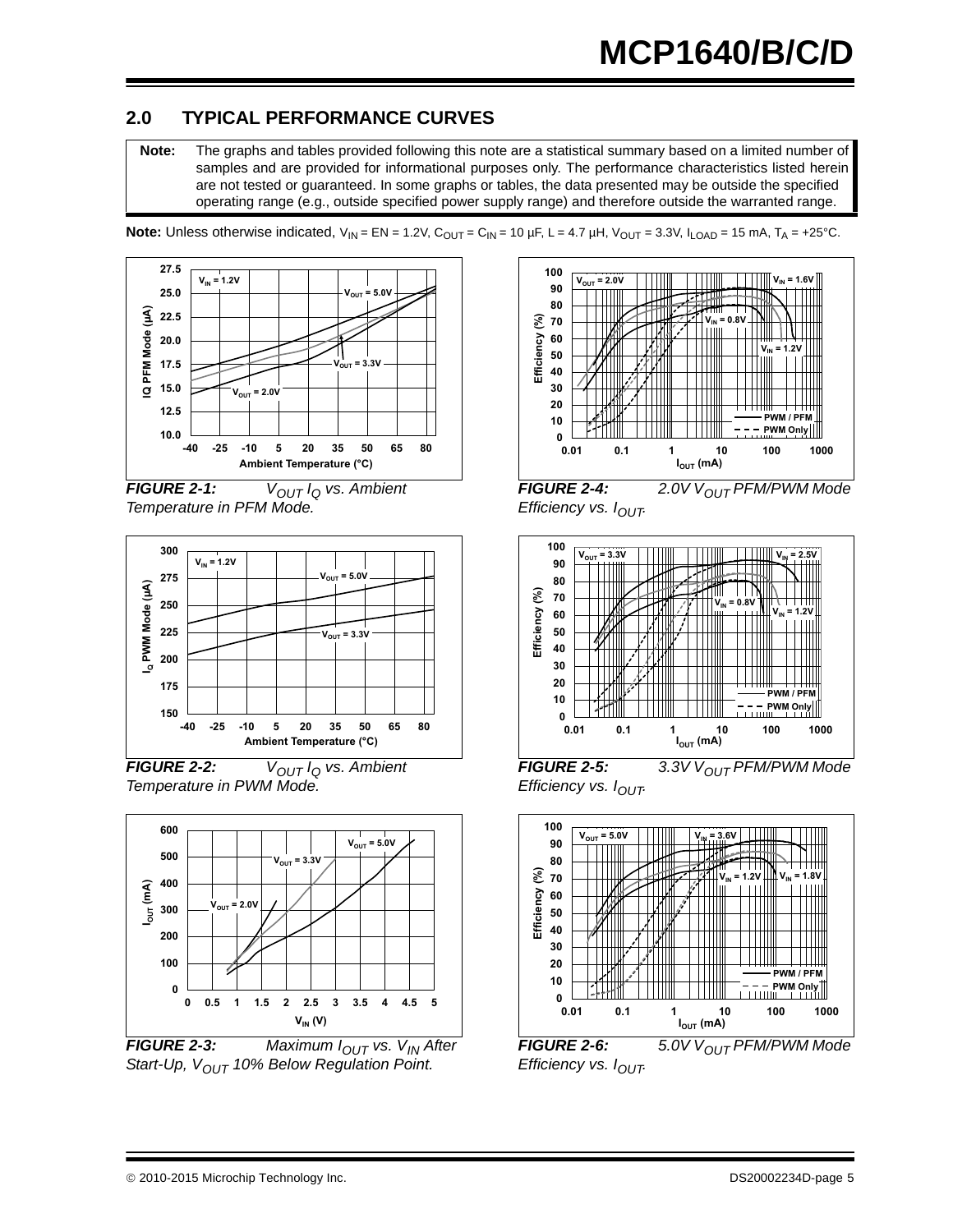**Note:** Unless otherwise indicated,  $V_{IN} = EN = 1.2V$ ,  $C_{OUT} = C_{IN} = 10 \mu F$ , L = 4.7  $\mu H$ ,  $V_{OUT} = 3.3V$ ,  $I_{LOAD} = 15 \mu A$ , T<sub>A</sub> = +25°C.







*FIGURE 2-8:* **3.3V V<sub>OUT</sub> vs. Ambient** *Temperature.*





*FIGURE 2-10: Minimum Start-Up and Shutdown V<sub>IN</sub> into Resistive Load vs. I<sub>OUT</sub>.* 



*FIGURE 2-11:* **F**<sub>OSC</sub> vs. Ambient *Temperature.*



<span id="page-5-0"></span>*FIGURE 2-12: PWM Pulse-Skipping Mode*  Threshold vs.  $I_{OUT}$ .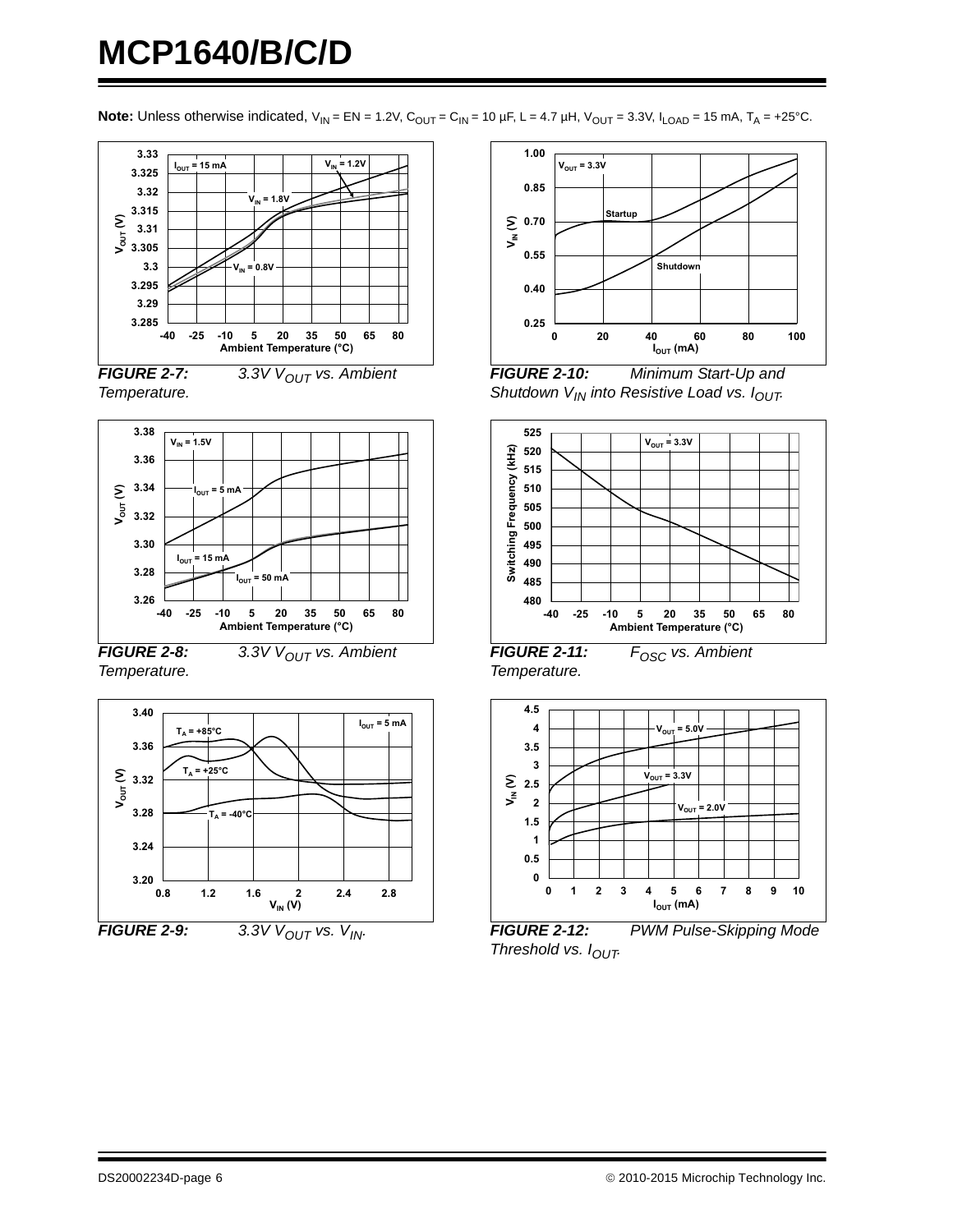**Note:** Unless otherwise indicated,  $V_{IN} = EN = 1.2V$ ,  $C_{OUT} = C_{IN} = 10 \mu F$ , L = 4.7  $\mu H$ ,  $V_{OUT} = 3.3V$ ,  $I_{LOAD} = 15 \mu A$ ,  $T_A = +25^{\circ}C$ .



<span id="page-6-0"></span>



*FIGURE 2-14: N-Channel and P-Channel*   $R_{DSON}$  vs. > of  $V_{IN}$  or  $V_{OUT}$ .



<span id="page-6-1"></span>*FIGURE 2-15: Average of PFM/PWM Threshold Current vs. V<sub>IN</sub>.* 



**FIGURE 2-16: MCP1640 3.3V V<sub>OUT</sub> PFM** *Mode Waveforms.*



**FIGURE 2-17:** *MCP1640B 3.3V V<sub>OUT</sub> PWM Mode Waveforms.*



*Waveforms.*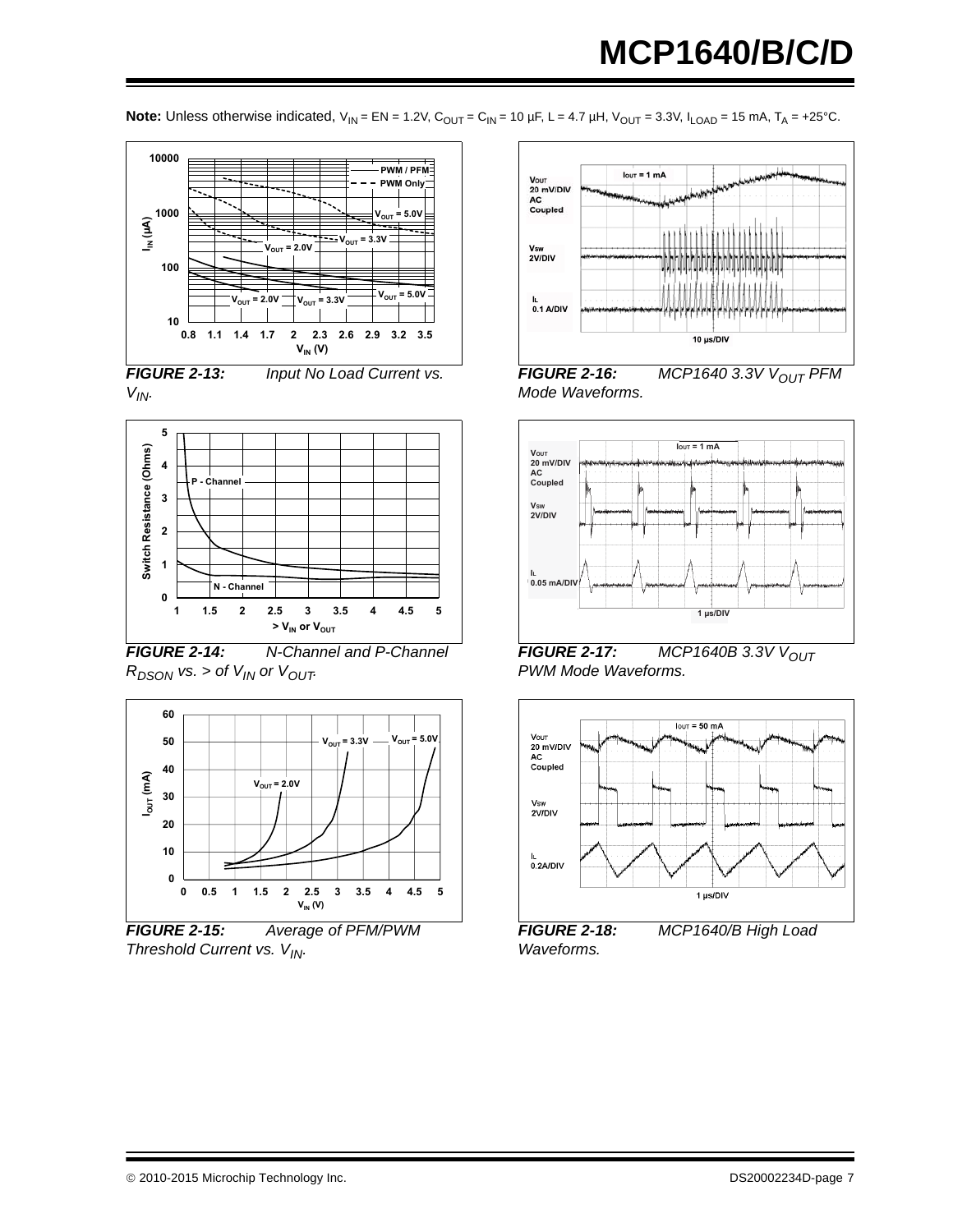**Note:** Unless otherwise indicated,  $V_{IN} = EN = 1.2V$ ,  $C_{OUT} = C_{IN} = 10 \mu F$ , L = 4.7  $\mu H$ ,  $V_{OUT} = 3.3V$ ,  $I_{LOAD} = 15 \mu A$ , T<sub>A</sub> = +25°C.



*FIGURE 2-19: 3.3V Start-Up After Enable.*



*FIGURE 2-20: 3.3V Start-Up when*   $V_{IN} = V_{ENABLE}$ .



**FIGURE 2-21:** *MCP1640 3.3V V<sub>OUT</sub> Load Transient Waveforms.*



**FIGURE 2-22:** *MCP1640B 3.3V V<sub>OUT</sub> Load Transient Waveforms.*



**FIGURE 2-23:** *MCP1640B 2.0V V<sub>OUT</sub> Load Transient Waveforms.*



**FIGURE 2-24:** 3.3V V<sub>OUT</sub> Line Transient *Waveforms.*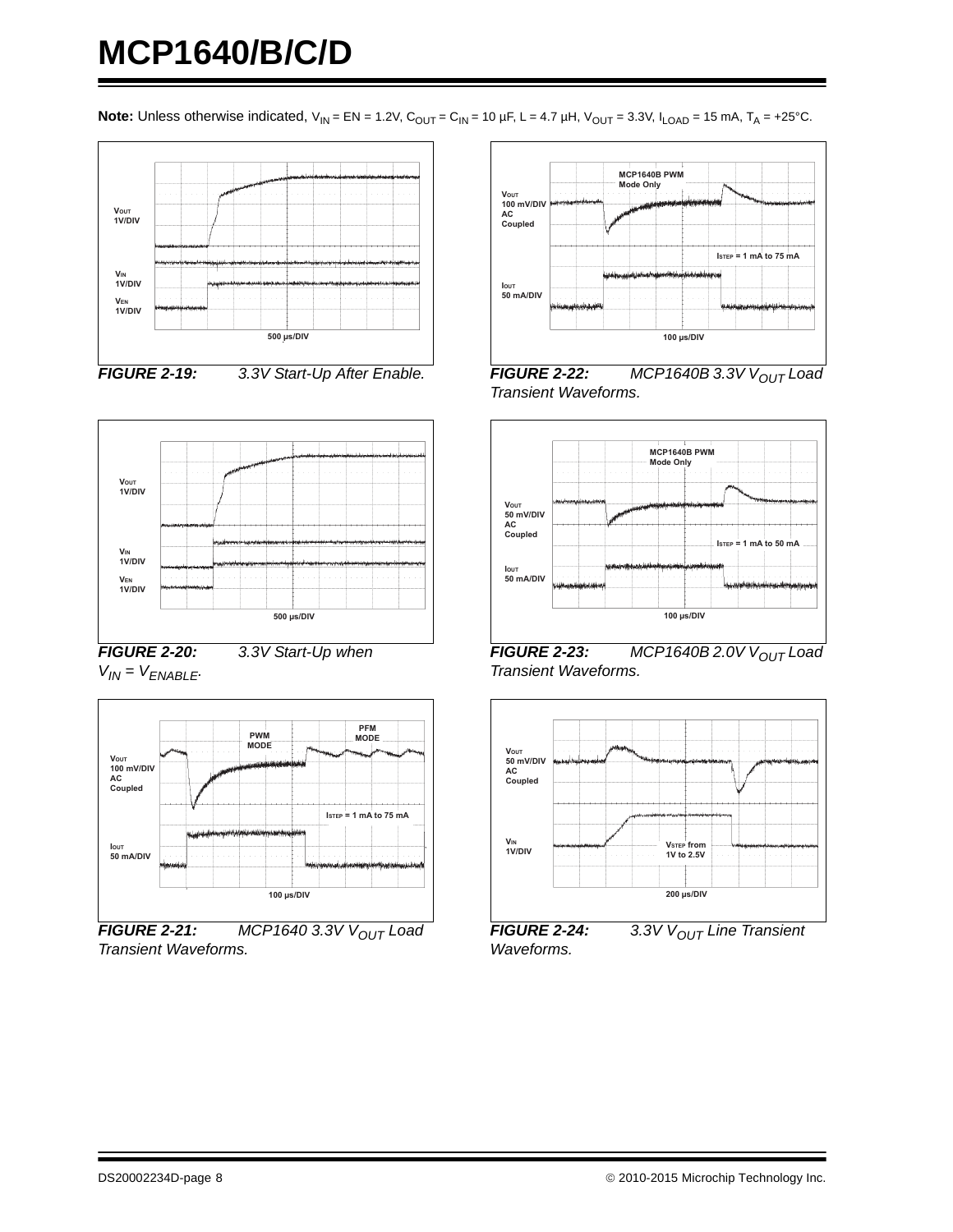# **3.0 PIN DESCRIPTIONS**

The descriptions of the pins are listed in [Table 3-1.](#page-8-0)

| <b>MCP1640/B/C/D</b><br>2x3 DFN | <b>MCP1640/B/C/D</b><br><b>SOT-23</b> | <b>Symbol</b>      | <b>Description</b>                                             |  |
|---------------------------------|---------------------------------------|--------------------|----------------------------------------------------------------|--|
|                                 | 4                                     | $V_{FB}$           | Feedback Voltage Pin                                           |  |
| 2                               |                                       | $S_{GND}$          | Signal Ground Pin                                              |  |
| 3                               |                                       | $P_{\mathsf{GND}}$ | Power Ground Pin                                               |  |
| 4                               | 3                                     | EN                 | Enable Control Input Pin                                       |  |
| 5                               |                                       | <b>SW</b>          | Switch Node, Boost Inductor Input Pin                          |  |
| 6                               |                                       | VOUTP              | Output Voltage Power Pin                                       |  |
| 7                               |                                       | <b>VOUTS</b>       | Output Voltage Sense Pin                                       |  |
| 8                               | 6                                     | $V_{\text{IN}}$    | Input Voltage Pin                                              |  |
| 9                               |                                       | EP                 | Exposed Thermal Pad (EP); must be connected to V <sub>SS</sub> |  |
|                                 | $\overline{2}$                        | <b>GND</b>         | Ground Pin                                                     |  |
|                                 | 5.                                    | V <sub>OUT</sub>   | Output Voltage Pin                                             |  |

#### <span id="page-8-0"></span>**TABLE 3-1: PIN FUNCTION TABLE**

# **3.1** Feedback Voltage Pin (V<sub>FB</sub>)

The  $V_{FB}$  pin is used to provide output voltage regulation by using a resistor divider. Feedback voltage will be 1.21V typical with the output voltage in regulation.

# **3.2** Signal Ground Pin (S<sub>GND</sub>)

The signal ground pin is used as a return for the integrated  $V_{REF}$  and error amplifier. In the 2x3 DFN package, the  $S_{GND}$  and power ground ( $P_{GND}$ ) pins are connected externally.

# **3.3** Power Ground Pin (P<sub>GND</sub>)

The power ground pin is used as a return for the high-current N-Channel switch. In the 2x3 DFN package, the  $P_{GND}$  and  $S_{GND}$  pins are connected externally.

### **3.4 Enable Pin (EN)**

The EN pin is a logic-level input used to enable or disable device switching and lower quiescent current while disabled. A logic high (>90% of  $V_{IN}$ ) will enable the regulator output. A logic low (<20% of  $V_{IN}$ ) will ensure that the regulator is disabled.

### **3.5 Switch Node Pin (SW)**

Connect the inductor from the input voltage to the SW pin. The SW pin carries inductor current and can be as high as 800 mA peak. The integrated N-Channel switch drain and integrated P-Channel switch source are internally connected at the SW node.

# **3.6** Output Voltage Power Pin (V<sub>OUTP</sub>)

The output voltage power pin connects the output voltage to the switch node. High current flows through the integrated P-Channel and out of this pin to the output capacitor and the output. In the 2x3 DFN package,  $V_{\text{OUTP}}$  and  $V_{\text{OUTS}}$  are connected externally.

# **3.7** Output Voltage Sense Pin (V<sub>OUTS</sub>)

The output voltage sense pin connects the regulated output voltage to the internal bias circuits. In the 2x3 DFN package, the  $V_{\text{OUTS}}$  and output voltage power ( $V_{\text{OUTP}}$ ) pins are connected externally.

# **3.8** Power Supply Input Voltage Pin (V<sub>IN</sub>)

Connect the input voltage source to  $V_{IN}$ . The input source should be decoupled to GND with a 4.7 µF minimum capacitor.

# **3.9 Exposed Thermal Pad (EP)**

There is no internal electrical connection between the Exposed Thermal Pad (EP) and the S<sub>GND</sub> and P<sub>GND</sub> pins. They must be connected to the same potential on the Printed Circuit Board (PCB).

# **3.10 Ground Pin (GND)**

The ground or return pin is used for circuit ground connection. Length of trace from input cap return, output cap return, and GND pin should be made as short as possible to minimize noise on the GND pin. In the SOT-23-6 package, a single ground pin is used.

# **3.11 Output Voltage Pin (V<sub>OUT</sub>)**

The output voltage pin connects the integrated P-Channel MOSFET to the output capacitor. The FB voltage divider is also connected to the  $V_{\text{OUT}}$  pin for voltage regulation.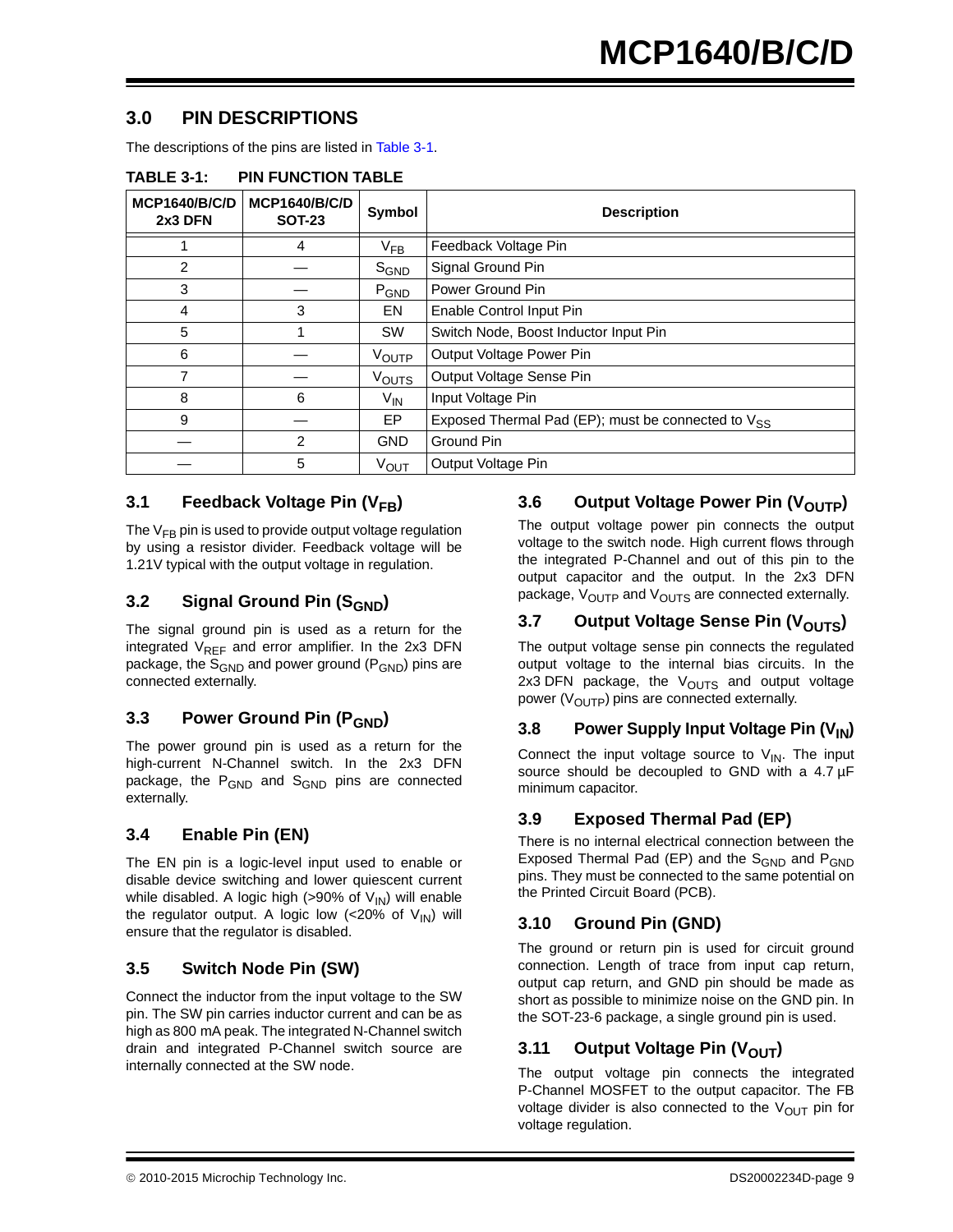**NOTES:**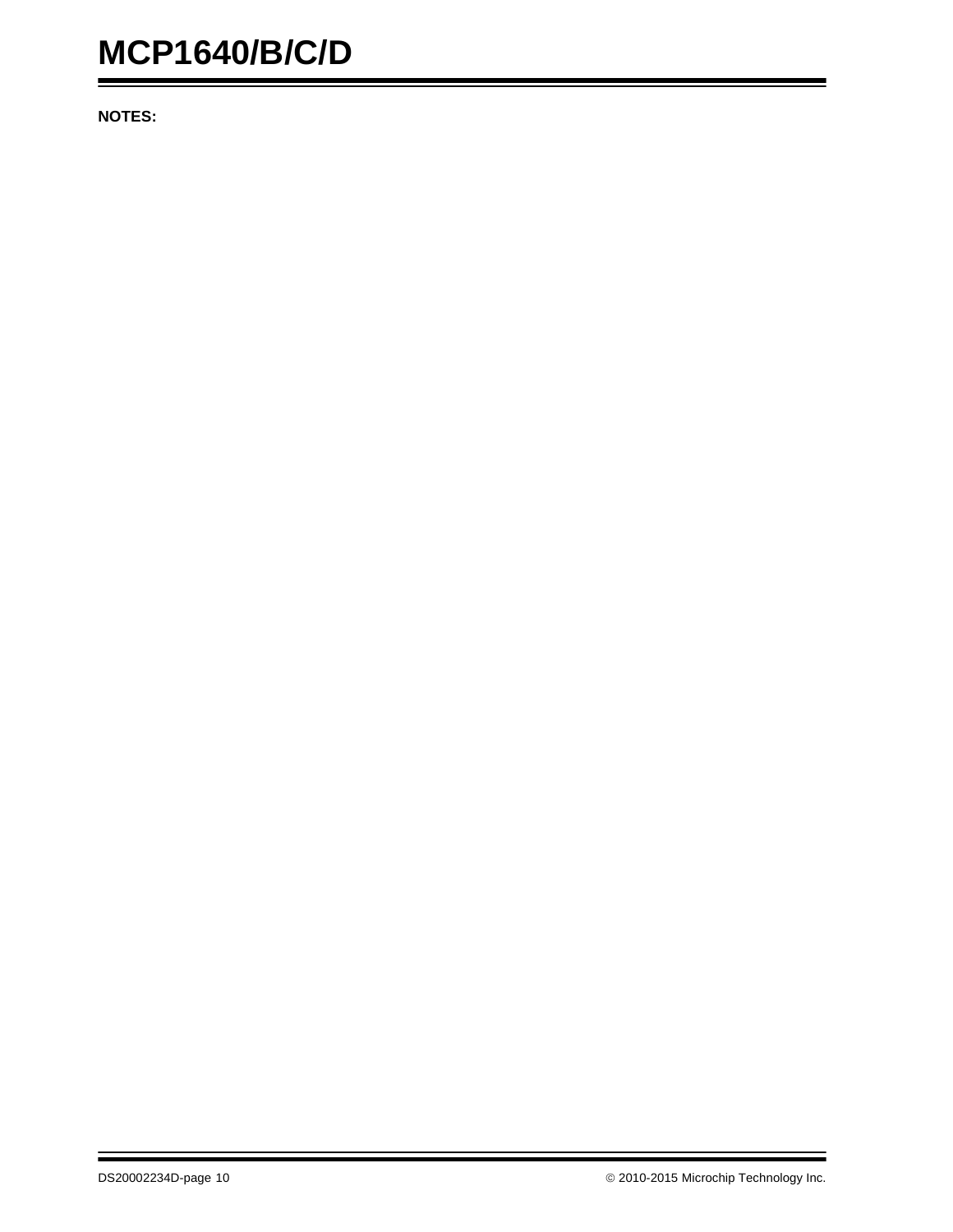# **4.0 DETAILED DESCRIPTION**

# **4.1 Device Option Overview**

The MCP1640/B/C/D family of devices is capable of low start-up voltage and delivers high efficiency over a wide load range for single-cell, two-cell, or three-cell alkaline, NiCd, NiMH and single-cell Li-Ion battery inputs. A high level of integration lowers total system cost, eases implementation and reduces board area.

The devices feature low start-up voltage, adjustable output voltage, PWM/PFM mode operation, low  $I_{\Omega}$ , integrated synchronous switch, internal compensation, low noise anti-ring control, inrush current limit, and soft start.

There are two options for the MCP1640/B/C/D family:

- PWM/PFM mode or PWM-Only mode
- "True Output Disconnect" mode or Input-to-Output Bypass mode

#### 4.1.1 PWM/PFM MODE OPTION

The MCP1640/C devices use an automatic switchover from PWM to PFM mode for light load conditions to maximize efficiency over a wide range of output current. During PFM mode, higher peak current is used to pump the output up to the threshold limit. While operating in PFM or PWM mode, the P-Channel switch is used as a synchronous rectifier, turning off when the inductor current reaches 0 mA to maximize efficiency.

In PFM mode, a comparator is used to terminate switching when the output voltage reaches the upper threshold limit. Once switching has terminated, the output voltage will decay or coast down. During this period, very low  $I<sub>O</sub>$  is consumed from the device and input source, which keeps power efficiency high at light load.

The disadvantages of PWM/PFM mode are higher output ripple voltage and variable PFM mode frequency. The PFM mode frequency is a function of input voltage, output voltage and load. While in PFM mode, the boost converter pumps the output up at a switching frequency of 500 kHz.

#### 4.1.2 PWM-ONLY MODE OPTION

The MCP1640B/D devices disable PFM mode switching, and operate only in PWM mode over the entire load range. During periods of light load operation, the MCP1640B/D continues to operate at a constant 500 kHz switching frequency, keeping the output ripple voltage lower than PFM mode.

During PWM-Only mode, the MCP1640B/D P-Channel switch acts as a synchronous rectifier by turning off (to prevent reverse current flow from the output cap back to the input) in order to keep efficiency high.

For noise immunity, the N-Channel MOSFET current sense is blanked for approximately 100 ns. With a typical minimum duty cycle of 100 ns, the MCP1640B/D continues to switch at a constant frequency under light load conditions. [Figure 2-12](#page-5-0) represents the input voltage versus load current for the pulse skipping threshold in PWM-Only mode. At lighter loads, the MCP1640B/D devices begin to skip pulses.

#### 4.1.3 TRUE OUTPUT DISCONNECT MODE OPTION

The MCP1640/B devices incorporate a true output disconnect feature. With the EN pin pulled low, the output of the MCP1640/B is isolated or disconnected from the input by turning off the integrated P-Channel switch and removing the switch bulk diode connection. This removes the DC path that is typical in boost converters, which allows the output to be disconnected from the input. During this mode, less than 1 µA of current is consumed from the input (battery). True output disconnect does not discharge the output; the output voltage is held up by the external  $C<sub>OUT</sub>$  capacitance.

### 4.1.4 INPUT BYPASS MODE OPTION

The MCP1640C/D devices incorporate the Input Bypass shutdown option. With the EN input pulled low, the output is connected to the input using the internal P-Channel MOSFET. In this mode, the current draw from the input (battery) is less than 1 µA with no load. Input Bypass mode is used when the input voltage range is high enough for the load to operate in Sleep or Low  $I<sub>O</sub>$  mode. When a higher regulated output voltage is necessary to operate the application, the EN input is pulled high, enabling the boost converter.

| Part<br><b>Number</b> | PWM/<br><b>PFM</b> | <b>PWM</b><br>-Only | <b>True</b><br><b>Disconnect</b> | Input<br>-to-<br>Output<br><b>Bypass</b> |
|-----------------------|--------------------|---------------------|----------------------------------|------------------------------------------|
| MCP1640               | X                  |                     | X                                |                                          |
| <b>MCP1640B</b>       |                    | x                   | x                                |                                          |
| <b>MCP1640C</b>       | X                  |                     |                                  | x                                        |
| <b>MCP1640D</b>       |                    |                     |                                  |                                          |

**TABLE 4-1: PART NUMBER SELECTION**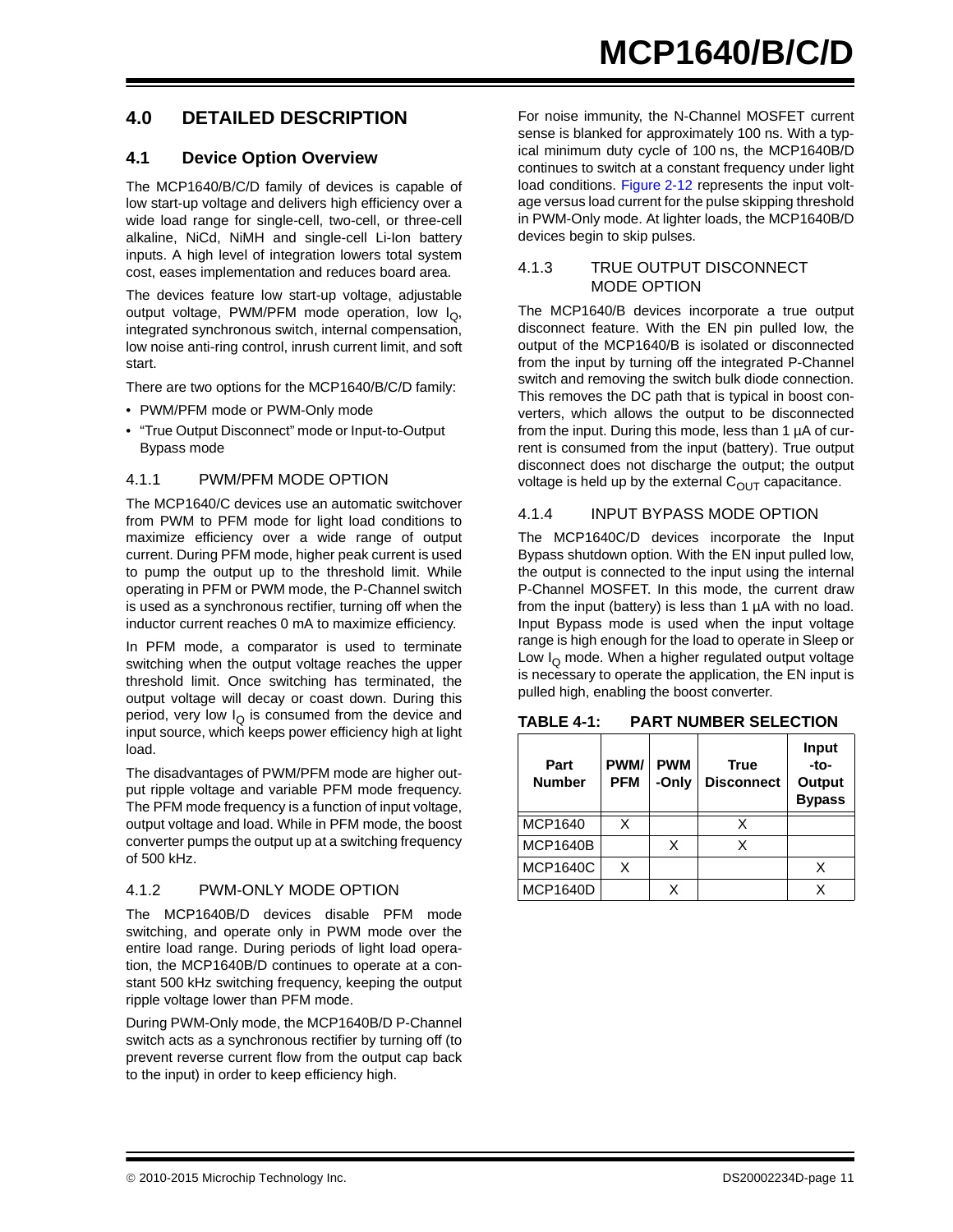### **4.2 Functional Description**

The MCP1640/B/C/D is a compact, high-efficiency, fixed frequency, step-up DC-DC converter that provides an easy-to-use power supply solution for applications powered by either single-cell, two-cell, or three-cell alkaline, NiCd, NiMH, and single-cell Li-Ion or Li-Polymer batteries.

[Figure 4-1](#page-11-0) depicts the functional block diagram of the MCP1640/B/C/D.



<span id="page-11-1"></span><span id="page-11-0"></span>

#### 4.2.1 LOW-VOLTAGE START-UP

The MCP1640/B/C/D is capable of starting from a low input voltage. Start-up voltage is typically 0.65V for a 3.3V output and 1 mA resistive load.

When enabled, the internal start-up logic turns the rectifying P-Channel switch on until the output capacitor is charged to a value close to the input voltage. The rectifying switch is current-limited to approximately 100 mA during this time. This will affect the start-up under higher load currents, and the device may not start to the nominal value. After charging the output capacitor to the input voltage, the device starts switching. If the input voltage is below 1.6V, the device runs open-loop with a fixed duty cycle of 70% until the output reaches 1.6V. During this time, the boost switch

current is limited to 50% of its nominal value. Once the output voltage reaches 1.6V, normal closed-loop PWM operation is initiated.

The MCP1640/B/C/D charges an internal capacitor with a very weak current source. The voltage on this capacitor, in turn, slowly ramps the current limit of the boost switch to its nominal value. The soft-start capacitor is completely discharged in the event of a commanded shutdown or a thermal shutdown.

There is no undervoltage lockout feature for the MCP1640/B/C/D. The device will start-up at the lowest possible voltage and run down to the lowest possible voltage. For typical battery applications, this may result in "motor-boating" (emitting a low-frequency tone) for deeply discharged batteries.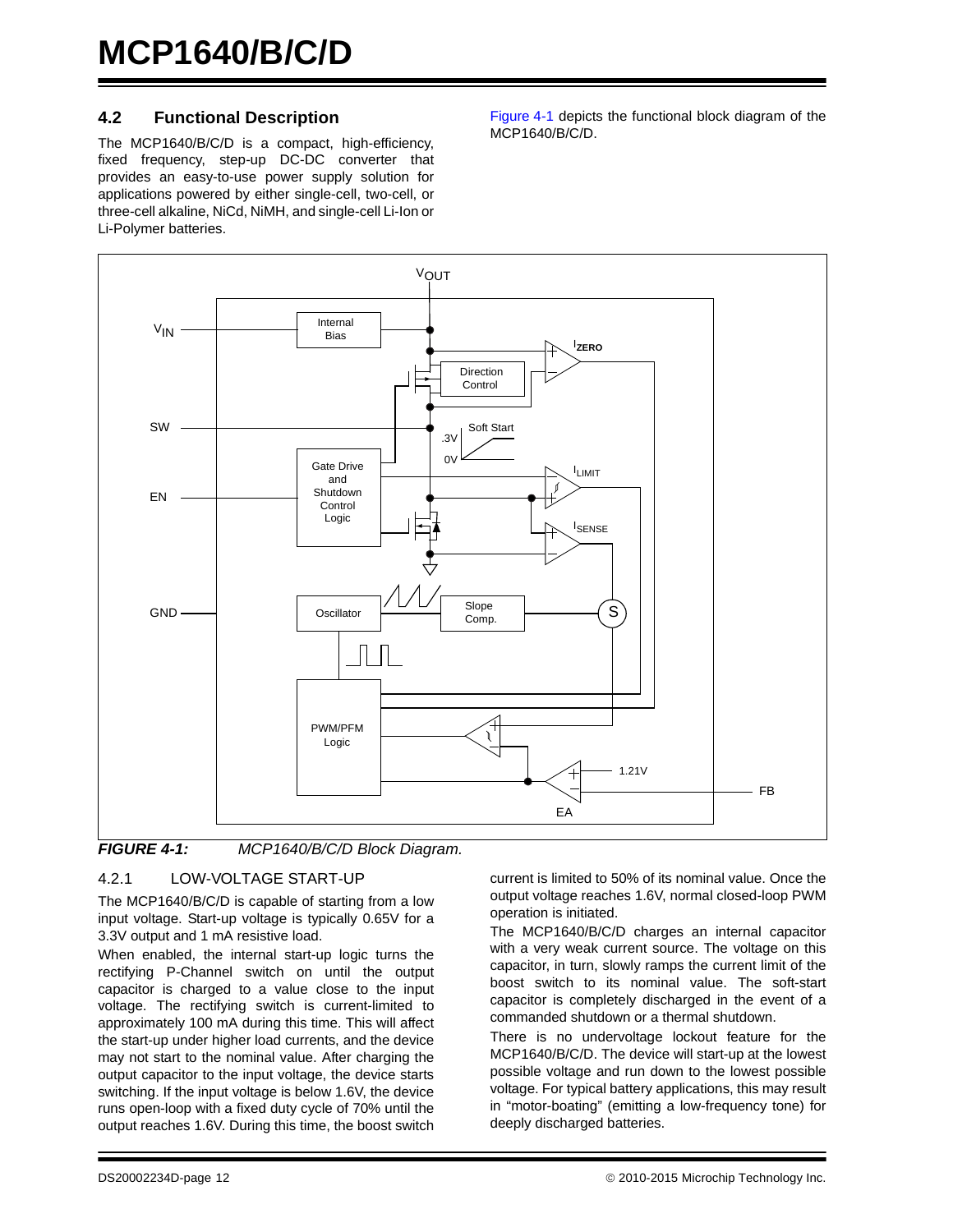### 4.2.2 PWM-ONLY MODE OPERATION

In normal PWM operation, the MCP1640/B/C/D operates as a fixed frequency, synchronous boost converter. The switching frequency is internally maintained with a precision oscillator typically set to 500 kHz. The MCP1640B/D devices will operate in PWM-Only mode even during periods of light load operation. By operating in PWM-Only mode, the output ripple remains low and the frequency is constant. Operating in fixed PWM mode results in lower efficiency during light load operation (when compared to PFM mode (MCP1640/C)).

Lossless current sensing converts the peak current signal to a voltage to sum with the internal slope compensation. This summed signal is compared to the voltage error amplifier output to provide a peak current control command for the PWM signal. The slope compensation is adaptive to the input and output voltage. Therefore, the converter provides the proper amount of slope compensation to ensure stability, but is not excessive, which causes a loss of phase margin. The peak current limit is set to 800 mA typical.

#### 4.2.3 PFM MODE OPERATION

The MCP1640/C devices are capable of operating in normal PWM mode and PFM mode to maintain high efficiency at all loads. In PFM mode, the output ripple has a variable frequency component that changes with the input voltage and output current. The value of the output capacitor changes the low-frequency component ripple. Output ripple peak-to-peak values are not affected by the output capacitor. With no load, the quiescent current draw from the output is typically 19  $\mu$ A. This is not a switching current and is not dependent on the input and output parameters. The no-load input current drawn from the battery depends on the above parameters. Its variation is shown in [Figure 2-13.](#page-6-0) The PFM mode can be disabled in selected device options.

PFM operation is initiated if the output load current falls below an internally programmed threshold. The output voltage is continuously monitored. When the output voltage drops below its nominal value, PFM operation pulses one or several times to bring the output back into regulation. If the output load current rises above the upper threshold, the MCP1640/C transitions smoothly into PWM mode.

### 4.2.4 ADJUSTABLE OUTPUT VOLTAGE

The MCP1640/B/C/D output voltage is adjustable with a resistor divider over a 2.0V minimum to 5.5V maximum range. High-value resistors can be used to minimize quiescent current to keep efficiency high at light loads.

#### 4.2.5 ENABLE PIN

The enable pin is used to turn the boost converter on and off. The enable threshold voltage varies with input voltage. To enable the boost converter, the EN voltage level must be greater than 90% of the  $V_{IN}$  voltage. To disable the boost converter, the EN voltage must be less than 20% of the  $V_{IN}$  voltage.

### 4.2.6 INTERNAL BIAS

The MCP1640/B/C/D gets its start-up bias from  $V_{IN}$ . Once the output exceeds the input, bias comes from the output. Therefore, once started, operation is completely independent of  $V_{IN}$ . Operation is only limited by the output power level and the input source series resistance. When started, the output will remain in regulation down to 0.35V typical with 1 mA output current for low source impedance inputs.

#### 4.2.7 INTERNAL COMPENSATION

The error amplifier, with its associated compensation network, completes the closed-loop system by comparing the output voltage to a reference at the input of the error amplifier, and feeding the amplified and inverted signal to the control input of the inner current loop. The compensation network provides phase leads and lags at appropriate frequencies to cancel excessive phase lags and leads of the power circuit. All necessary compensation components and slope compensation are integrated.

### 4.2.8 SHORT CIRCUIT PROTECTION

Unlike most boost converters, the MCP1640/B/C/D allows its output to be shorted during normal operation. The internal current limit and overtemperature protection limit excessive stress and protect the device during periods of short circuit, overcurrent and overtemperature. While operating in Bypass mode, the P-Channel current limit is inhibited to minimize quiescent current.

### 4.2.9 LOW NOISE OPERATION

The MCP1640/B/C/D integrates a low noise anti-ring switch that damps the oscillations typically observed at the switch node of a boost converter when operating in the Discontinuous Inductor Current mode. This removes the high-frequency radiated noise.

#### 4.2.10 OVERTEMPERATURE PROTECTION

Overtemperature protection circuitry is integrated into the MCP1640/B/C/D. This circuitry monitors the device junction temperature and shuts the device off if the junction temperature exceeds the typical +150°C threshold. If this threshold is exceeded, the device will automatically restart when the junction temperature drops by 10°C. The soft start is reset during an overtemperature condition.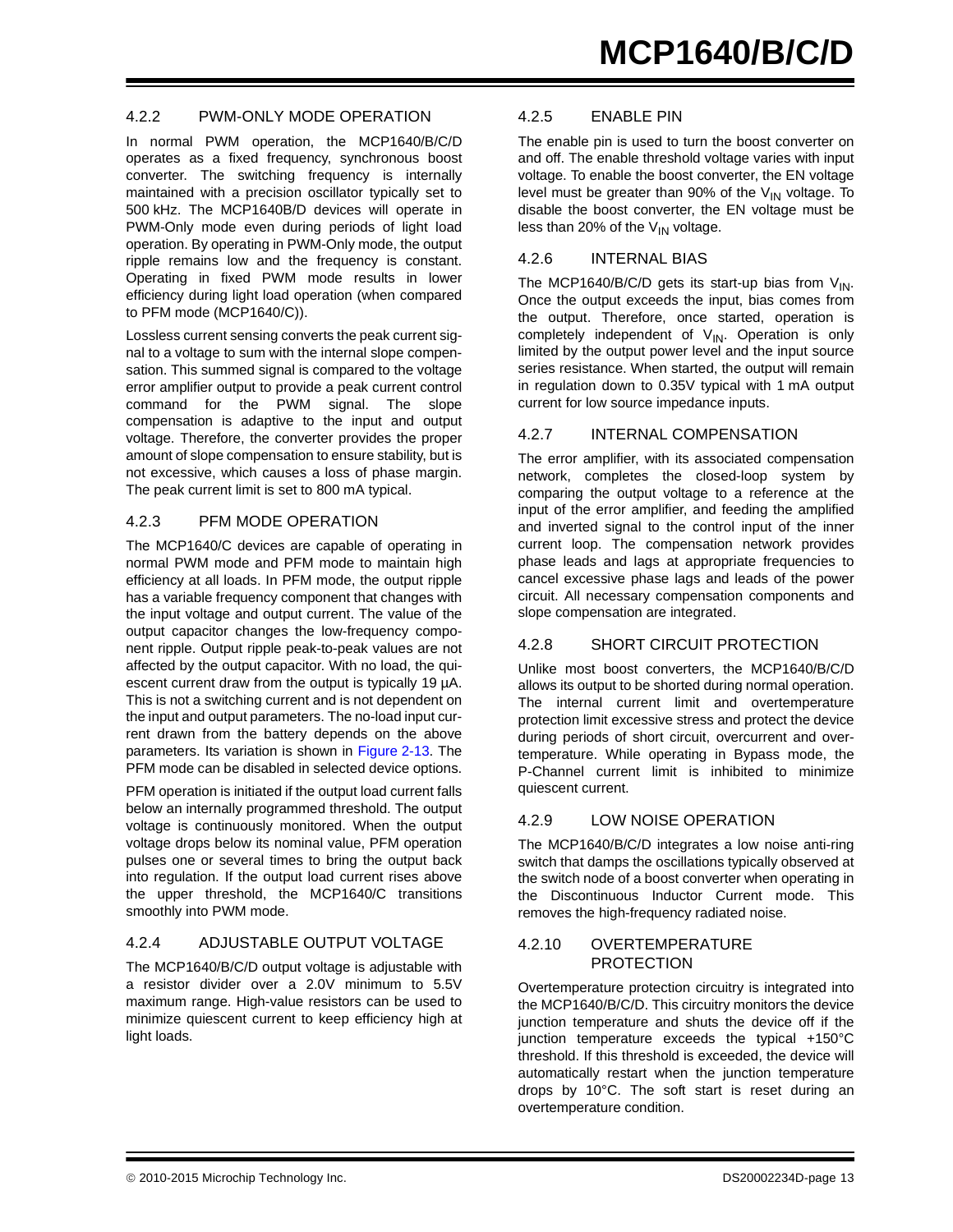**NOTES:**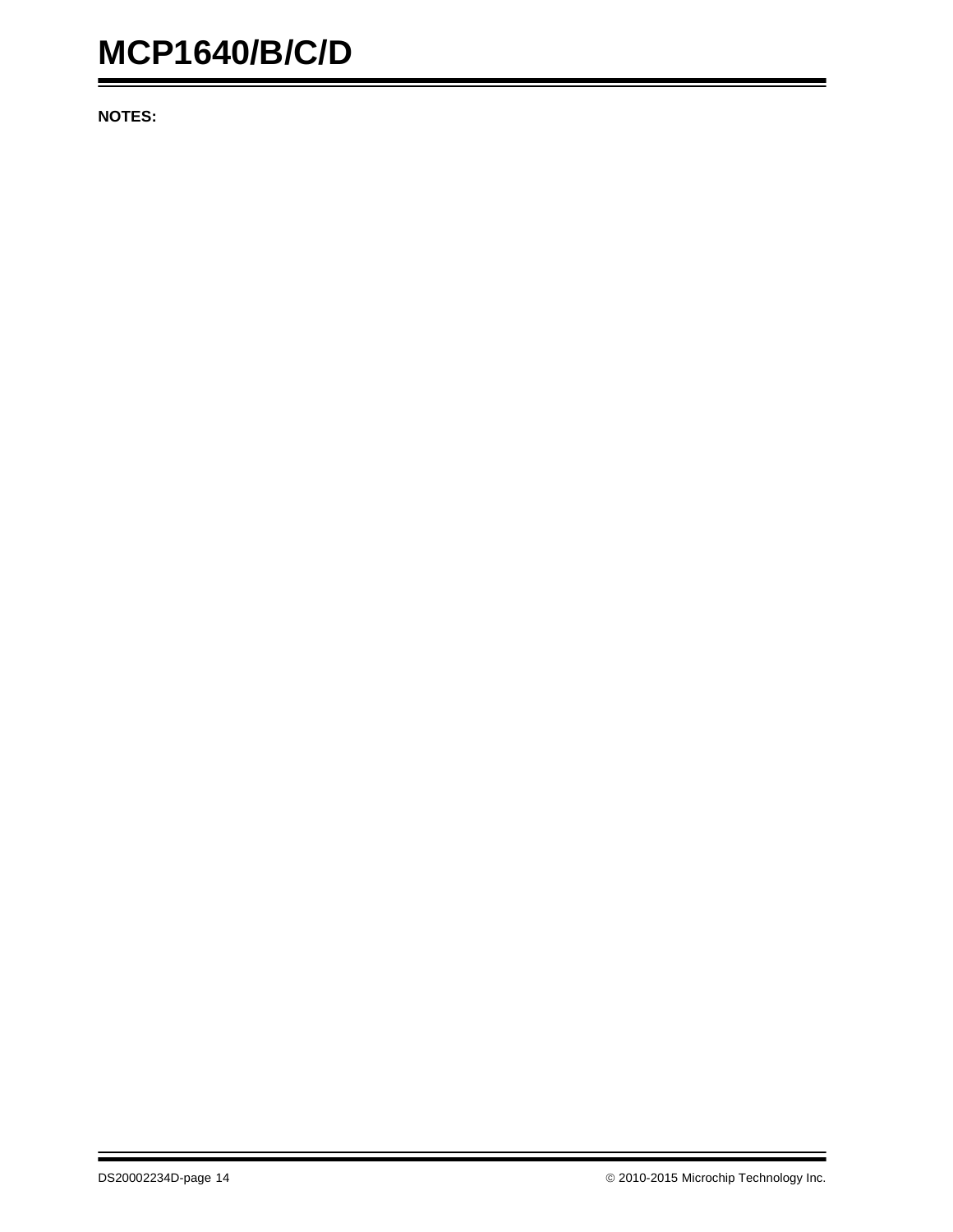# **5.0 APPLICATION INFORMATION**

# **5.1 Typical Applications**

The MCP1640/B/C/D synchronous boost regulator operates over a wide input and output voltage range. The power efficiency is high for several decades of load range. Output current capability increases with input voltage and decreases with increasing output voltage. The maximum output current is based on the N-Channel peak current limit. Typical characterization curves in this data sheet are presented to display the typical output current capability.

# <span id="page-14-1"></span>**5.2 Adjustable Output Voltage Calculations and Maximum Output Current**

To calculate the resistor divider values for the MCP1640/B/C/D, the following equation can be used, where  $R_{\text{TOP}}$  is connected to  $V_{\text{OUT}}$ ,  $R_{\text{BOT}}$  is connected to GND and both are connected to the FB input pin.

# **EQUATION 5-1:**

$$
R_{TOP} = R_{BOT} \times \left(\frac{V_{OUT}}{V_{FB}} - 1\right)
$$

### **EXAMPLE 1:**

 $V_{\text{OUT}}$  = 3.3V  $V_{FB}$  = 1.21V  $R_{\text{BOT}}$  = 309 k $\Omega$  $R_{\text{TOP}} = 533.7 \text{ k}\Omega$  (Standard Value = 536 k $\Omega$ )

# **EXAMPLE 2:**

| $V_{OUT}$ = 5.0V |                                                       |
|------------------|-------------------------------------------------------|
|                  | $V_{FB}$ = 1.21V                                      |
|                  | $R_{\text{BOT}} = 309 \text{ k}\Omega$                |
|                  | $R_{\text{TOP}}$ = 967.9 kΩ (Standard Value = 976 kΩ) |
|                  |                                                       |

The internal error amplifier is of transconductance type; its gain is not related to the resistors' value. There are some potential issues with higher-value resistors. For small surface-mount resistors, environment contamination can create leakage paths that significantly change the resistor divider ratio and modify the output voltage tolerance.

Smaller feedback resistor values will increase the current drained from the battery by a few µA, but will result in good regulation over the entire temperature range and environment conditions. The feedback input leakage current can also impact the divider and change the output voltage tolerance.

For boost converters, the removal of the feedback resistors during operation must be avoided. In this case, the output voltage will increase above the absolute maximum output limits of the MCP1640/B/C/D and damage the device.

The maximum device output current is dependent upon the input and output voltage. For example, to ensure a 100 mA load current for  $V_{\text{OUT}} = 3.3V$ , a minimum of 1.0-1.1V input voltage is necessary. If an application is powered by one Li-Ion battery ( $V_{IN}$  from 3.0V to 4.2V), the minimum load current the MCP1640/B/C/D can deliver is close to 300 mA at 5.0V output and a maximum of 500 mA ([Figure 2-3\)](#page-4-0).

# 5.2.1  $V_{IN} > V_{OUT}$  SITUATION

For  $V_{IN}$  >  $V_{OUT}$ , the output voltage will not remain in regulation.  $V_{IN} > V_{OUT}$  is an unusual situation for a boost converter, and there is a common issue when two Alkaline cells (2 x 1.6V typical) are used to boost to 3.0V output. The Input-to-Output Bypass option is recommended to be used in this situation until the batteries' voltages go down to a safe headroom. A minimum headroom of approximately 150 to 200 mV between  $V_{\text{OUT}}$  and  $V_{\text{IN}}$  must be ensured, unless a lowfrequency, high-amplitude output ripple on  $V_{\text{OUT}}$  is expected. The ripple and its frequency is  $V_{IN}$  and load dependent. The higher the  $V_{IN}$ , the higher the ripple and the lower its frequency.

# **5.3 Input Capacitor Selection**

The boost input current is smoothed by the boost inductor reducing the amount of filtering necessary at the input. Some capacitance is recommended to provide decoupling from the source. Low ESR X5R or X7R are well suited since they have a low temperature coefficient and small size. For most applications, 4.7 µF of capacitance is sufficient at the input. For high-power applications that have high source impedance or long leads, connecting the battery to the input 10 µF of capacitance is recommended. Additional input capacitance can be added to provide a stable input voltage.

[Table 5-1](#page-15-0) contains the recommended range for the input capacitor value.

# <span id="page-14-0"></span>**5.4 Output Capacitor Selection**

The output capacitor helps provide a stable output voltage during sudden load transients and reduces the output voltage ripple. As with the input capacitor, X5R and X7R ceramic capacitors are well suited for this application. Using other capacitor types (aluminum or tantalum) with large ESR has an impact on the converter's efficiency and maximum output power (see AN1337).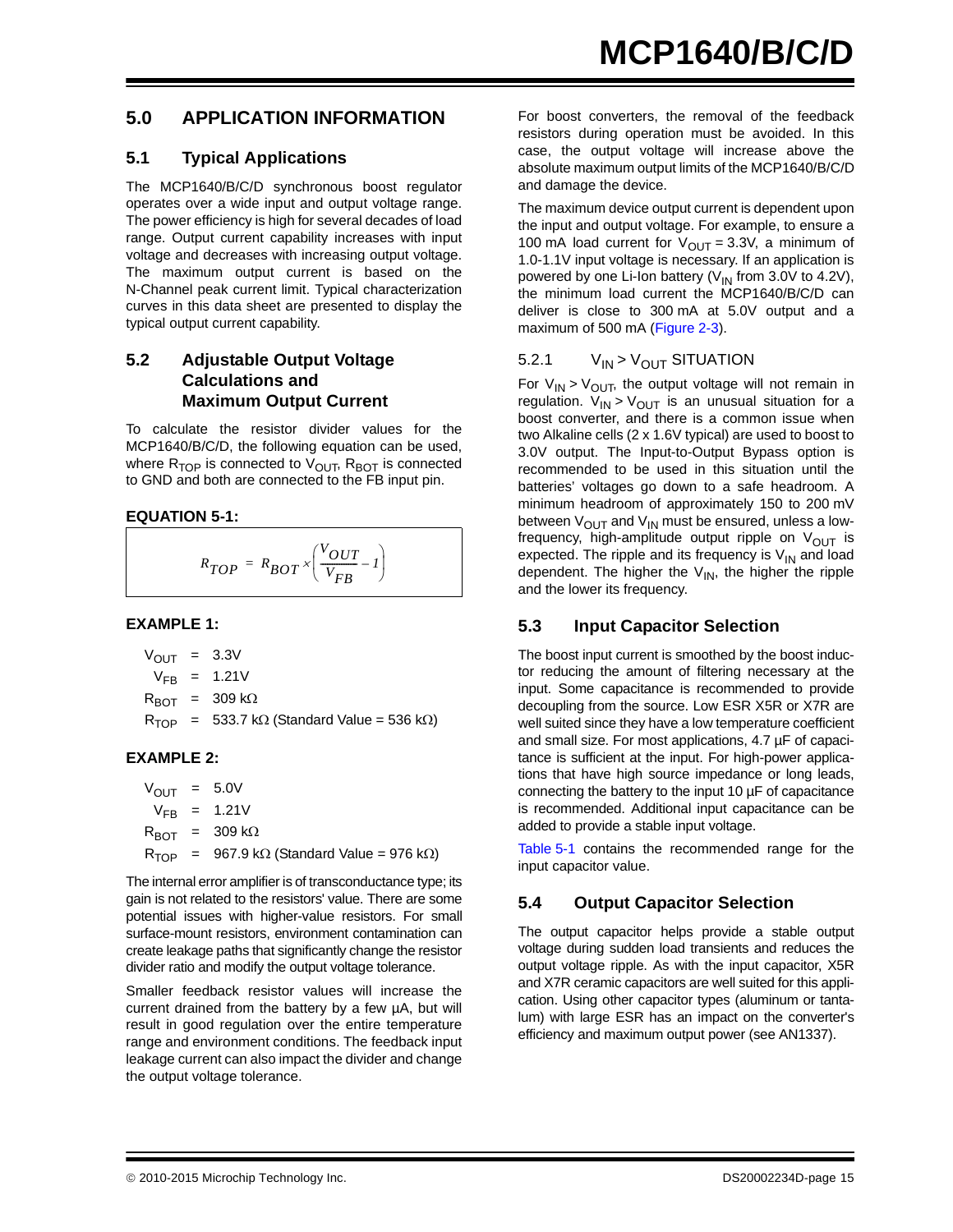The MCP1640/B/C/D is internally compensated, so output capacitance range is limited (see [Table 5-1](#page-15-0) for the recommended output capacitor range). An output capacitance higher than 10 µF adds a better load-step response and high-frequency noise attenuation, especially while stepping from light current loads (PFM mode) to heavy current loads (PWM mode). Overshoots and undershoots during pulse load application are reduced by adding a zero in the compensation loop. A small capacitance (for example 100 pF) in parallel with an upper feedback resistor will reduce output spikes, especially in PFM mode.

While the N-Channel switch is on, the output current is supplied by the output capacitor  $C_{\text{OUT}}$ . The amount of output capacitance and equivalent series resistance will have a significant effect on the output ripple voltage. While  $C_{\text{OUT}}$  provides load current, a voltage drop also appears across its internal ESR that results in ripple voltage.

#### **EQUATION 5-2:**

$$
I_{OUT} = C_{OUT} \times \left(\frac{dV}{dt}\right)
$$

Where:

- $dV =$  ripple voltage
- $dt = On time of the N-Channel switch$  $(D \times 1/F_{SW})$

[Table 5-1](#page-15-0) contains the recommended range for the input and output capacitor value.

<span id="page-15-0"></span>

| <b>CAPACITOR VALUE RANGE</b><br><b>TABLE 5-1:</b> |
|---------------------------------------------------|
|---------------------------------------------------|

|      | $c_{\sf IN}$             | $c_{\text{out}}$ |
|------|--------------------------|------------------|
| Min. | $4.7 \mu F$              | $10 \mu F$       |
| Max. | $\overline{\phantom{0}}$ | $100 \mu F$      |

# **5.5 Inductor Selection**

The MCP1640/B/C/D is designed to be used with small surface-mount inductors; the inductance value can range from 2.2 µH to 10 µH. An inductance value of 4.7 µH is recommended to achieve a good balance between inductor size, converter load transient response and minimized noise.

<span id="page-15-1"></span>

| <b>TABLE 5-2:</b> | <b>MCP1640/B/C/D</b>         |
|-------------------|------------------------------|
|                   | <b>RECOMMENDED INDUCTORS</b> |

| <b>Part Number</b>        | Value<br>(HH) | DCR<br>Q (typ.) | रू<br>इ | <b>Size</b><br>WxLxH<br>(mm) |  |
|---------------------------|---------------|-----------------|---------|------------------------------|--|
| Coilcraft                 |               |                 |         |                              |  |
| EPL2014-472               | 4.7           | 0.23            | 1.06    | 2.0x2.0x1.4                  |  |
| EPL3012-472               | 4.7           | 0.165           | 1.1     | 3.0x3.0x1.3                  |  |
| MSS4020-472               | 4.7           | 0.115           | 1.5     | 4.0x4.0x2.0                  |  |
| LPS6225-472               | 4.7           | 0.065           | 3.2     | 6.0x6.0x2.4                  |  |
| Coiltronics <sup>®</sup>  |               |                 |         |                              |  |
| SD3110                    | 4.7           | 0.285           | 0.68    | 3.1x3.1x1.0                  |  |
| SD3112                    | 4.7           | 0.246           | 0.80    | 3.1x3.1x1.2                  |  |
| SD3114                    | 4.7           | 0.251           | 1.14    | 3.1x3.1x1.4                  |  |
| SD3118                    | 4.7           | 0.162           | 1.31    | 3.8x3.8x1.2                  |  |
| SD3812                    | 4.7           | 0.256           | 1.13    | 3.8x3.8x1.2                  |  |
| <b>SD25</b>               | 4.7           | 0.0467          | 1.83    | 5.0x5.0x2.5                  |  |
| Würth Elektronik®         |               |                 |         |                              |  |
| <b>WE-TPC Type TH</b>     | 4.7           | 0.200           | 0.8     | 2.8x2.8x1.35                 |  |
| WE-TPC Type S             | 4.7           | 0.105           | 0.90    | 3.8x3.8x1.65                 |  |
| WE-TPC Type M             | 4.7           | 0.082           | 1.65    | 4.8x4.8x1.8                  |  |
| WE-TPC Type X             | 4.7           | 0.046           | 2.00    | 6.8x6.8x2.3                  |  |
| <b>Sumida Corporation</b> |               |                 |         |                              |  |
| CMH <sub>23</sub>         | 4.7           | 0.537           | 0.70    | 2.3x2.3x1.0                  |  |
| CMD4D06                   | 4.7           | 0.216           | 0.75    | 3.5x4.3x0.8                  |  |
| CDRH4D                    | 4.7           | 0.09            | 0.800   | 4.6x4.6x1.5                  |  |
| <b>TDK-EPCOS</b>          |               |                 |         |                              |  |
| B82462A2472M000           | 4.7           | 0.084           | 2.00    | 6.0x6.0x2.5                  |  |
| B82462G4472M              | 4.7           | 0.04            | 1.8     | 6.3x6.3x3.0                  |  |

Several parameters are used to select the correct inductor: maximum rated current, saturation current and copper resistance (ESR). For boost converters, the inductor current is much higher than the output current; the average of the inductor current is equal to the input current drawn from the input. The lower the inductor ESR, the higher the efficiency of the converter. This is a common trade-off in size versus efficiency.

Peak current is the maximum or the limit, and saturation current typically specifies a point at which the inductance has rolled off a percentage of the rated value. This can range from a 20% to 40% reduction in inductance. As inductance rolls off, the inductor ripple current increases; as does the peak switch current. It is important to keep the inductance from rolling off too much, causing switch current to reach the peak limit.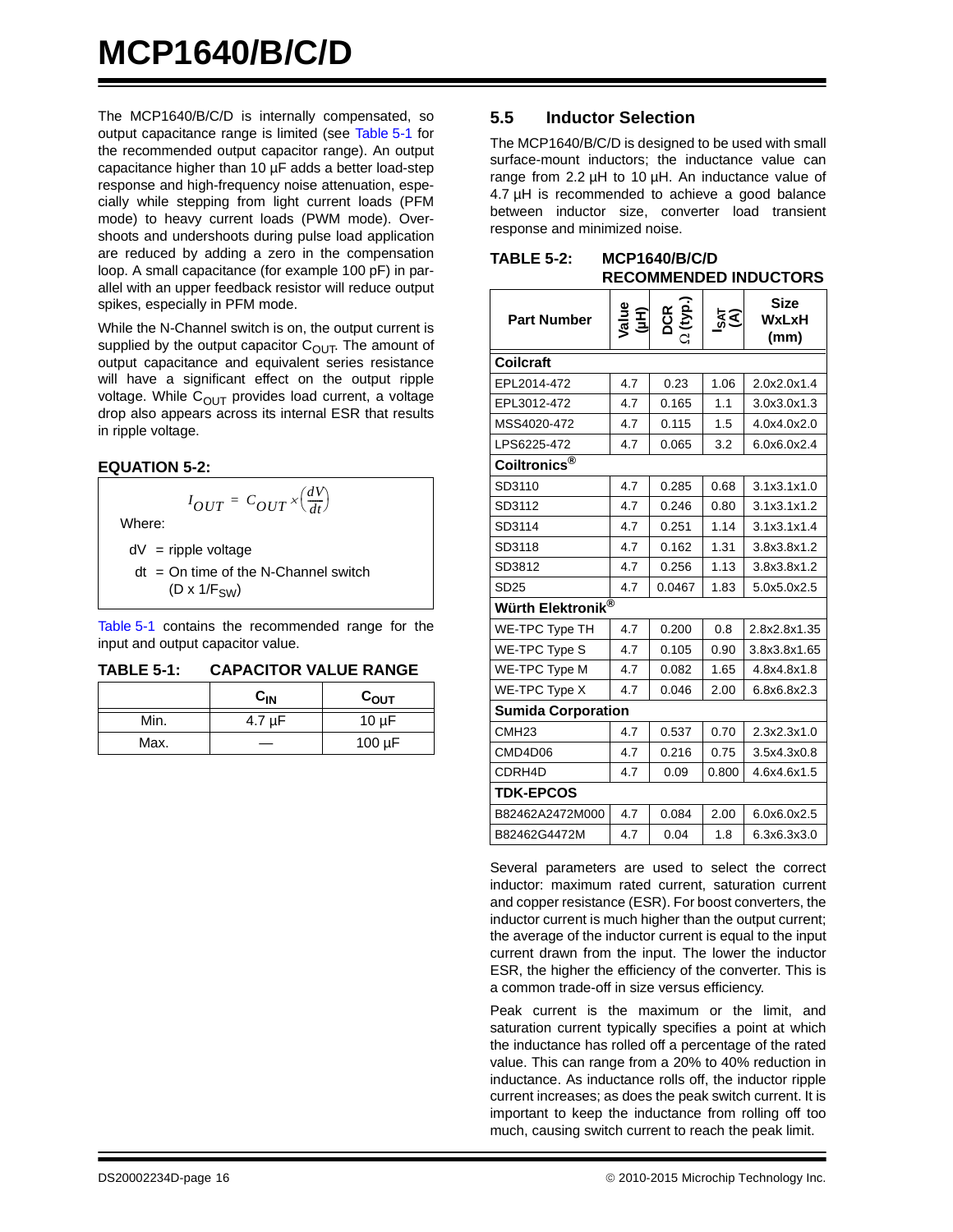# **5.6 Thermal Calculations**

The MCP1640/B/C/D is available in two different packages: 6-Lead SOT-23 and 8-Lead 2 x 3 DFN. The junction temperature is estimated by calculating the power dissipation and applying the package thermal resistance  $(\theta_{JA})$ . The maximum continuous junction temperature rating for the MCP1640/B/C/D is +125°C.

To quickly estimate the internal power dissipation for the switching boost regulator, an empirical calculation using measured efficiency can be used. Given the measured efficiency, the internal power dissipation is estimated by [Equation 5-3](#page-16-0).

#### <span id="page-16-0"></span>**EQUATION 5-3:**

$$
\Big(\frac{V_{OUT} \times I_{OUT}}{Efficiency}\Big) - (V_{OUT} \times I_{OUT}) = P_{Dis}
$$

The difference between the first term  $-$  input power, and the second term – power delivered, is the internal MCP1640/B/C/D power dissipation. This is an estimate, assuming that most of the power lost is internal to the MCP1640/B/C/D and not  $C_{IN}$ ,  $C_{OUT}$  and the inductor. There is some percentage of power lost in the boost inductor, with very little loss in the input and output capacitors. For a more accurate estimation of internal power dissipation, subtract the  $I_{INRMS}^2$  x L<sub>ESR</sub> power dissipation.

# **5.7 PCB Layout Information**

Good printed circuit board layout techniques are important to any switching circuitry, and switching power supplies are no different. When wiring the switching high-current paths, short and wide traces should be used. Therefore, it is important that the input and output capacitors be placed as close as possible to the MCP1640/B/C/D to minimize the loop area.

The feedback resistors and feedback signal should be routed away from the switching node and the switching current loop. When possible, ground planes and traces should be used to help shield the feedback signal and minimize noise and magnetic interference.



*FIGURE 5-1: MCP1640/B/C/D SOT-23-6 Recommended Layout.*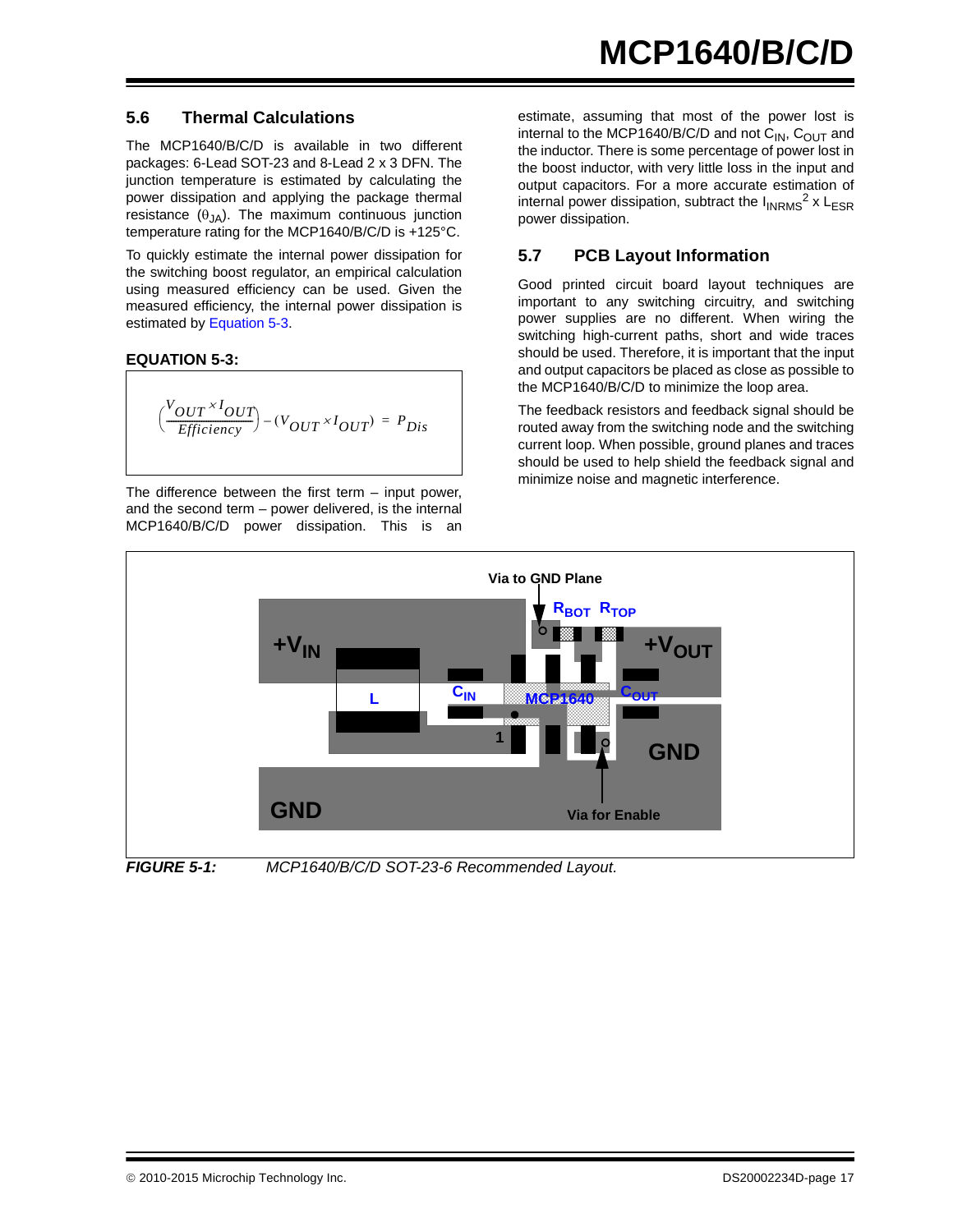

*FIGURE 5-2: MCP1640/B/C/D DFN-8 Recommended Layout.*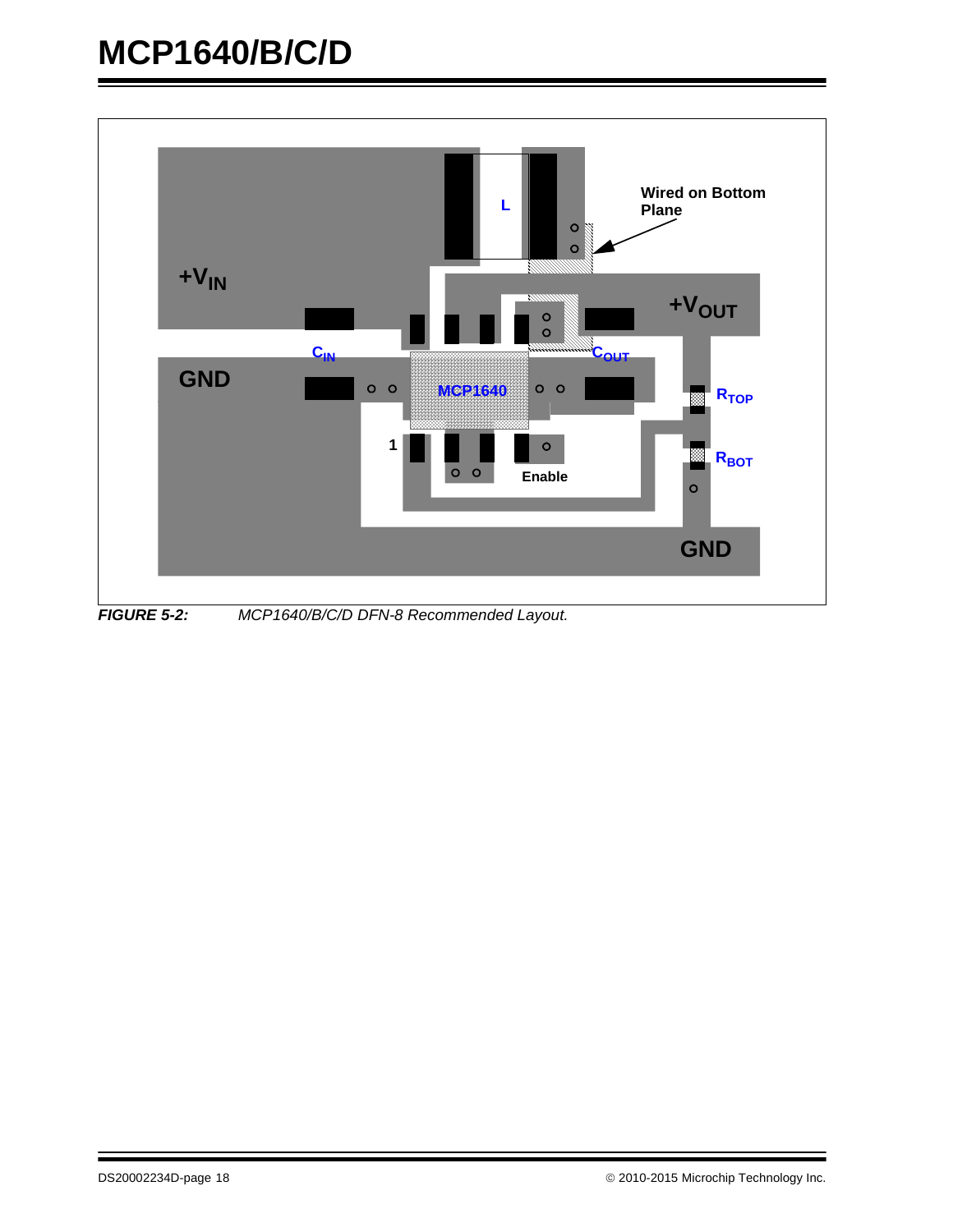# **6.0 TYPICAL APPLICATION CIRCUITS**



*FIGURE 6-1: Manganese Lithium Coin Cell Application Using Bypass Mode.*

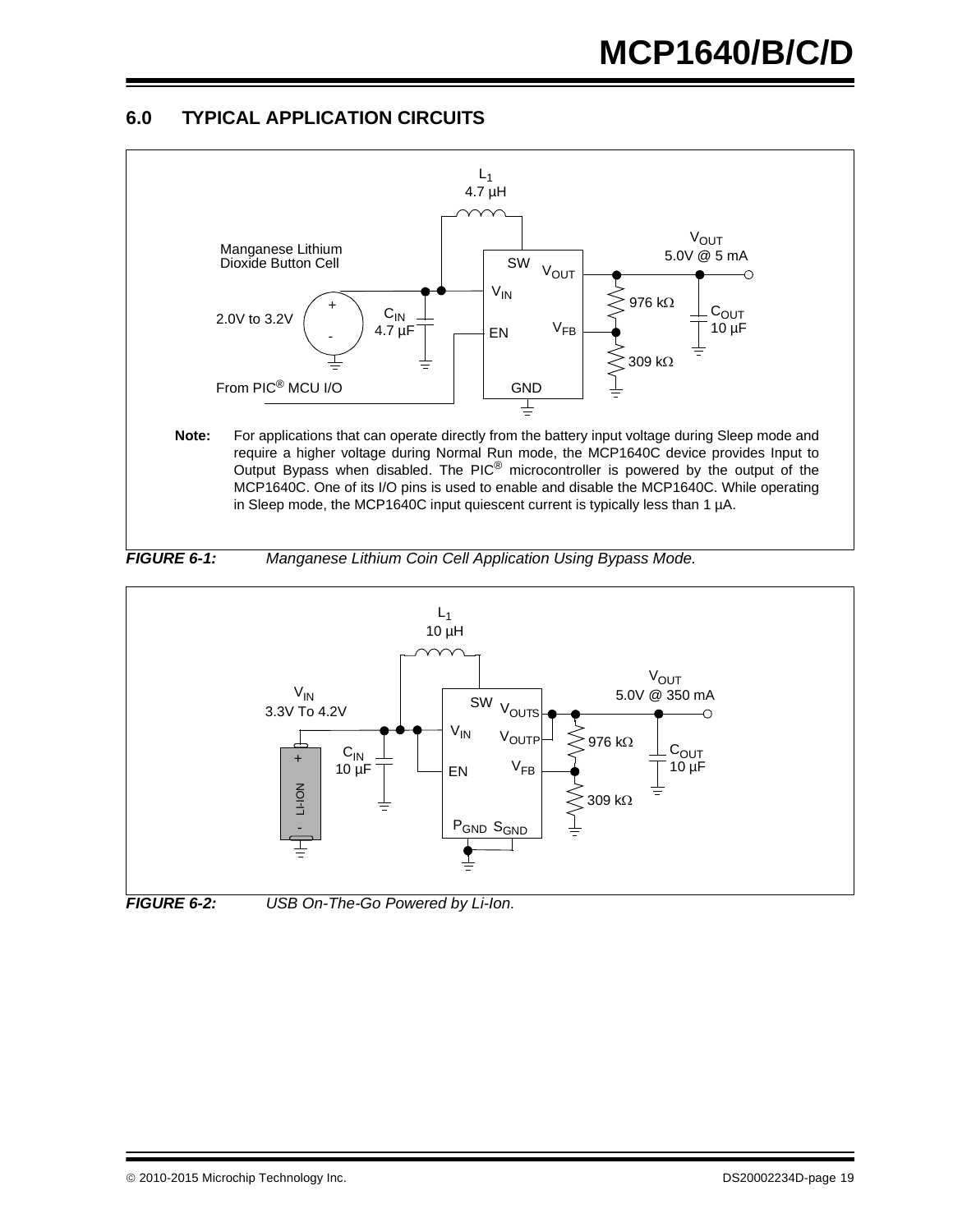**NOTES:**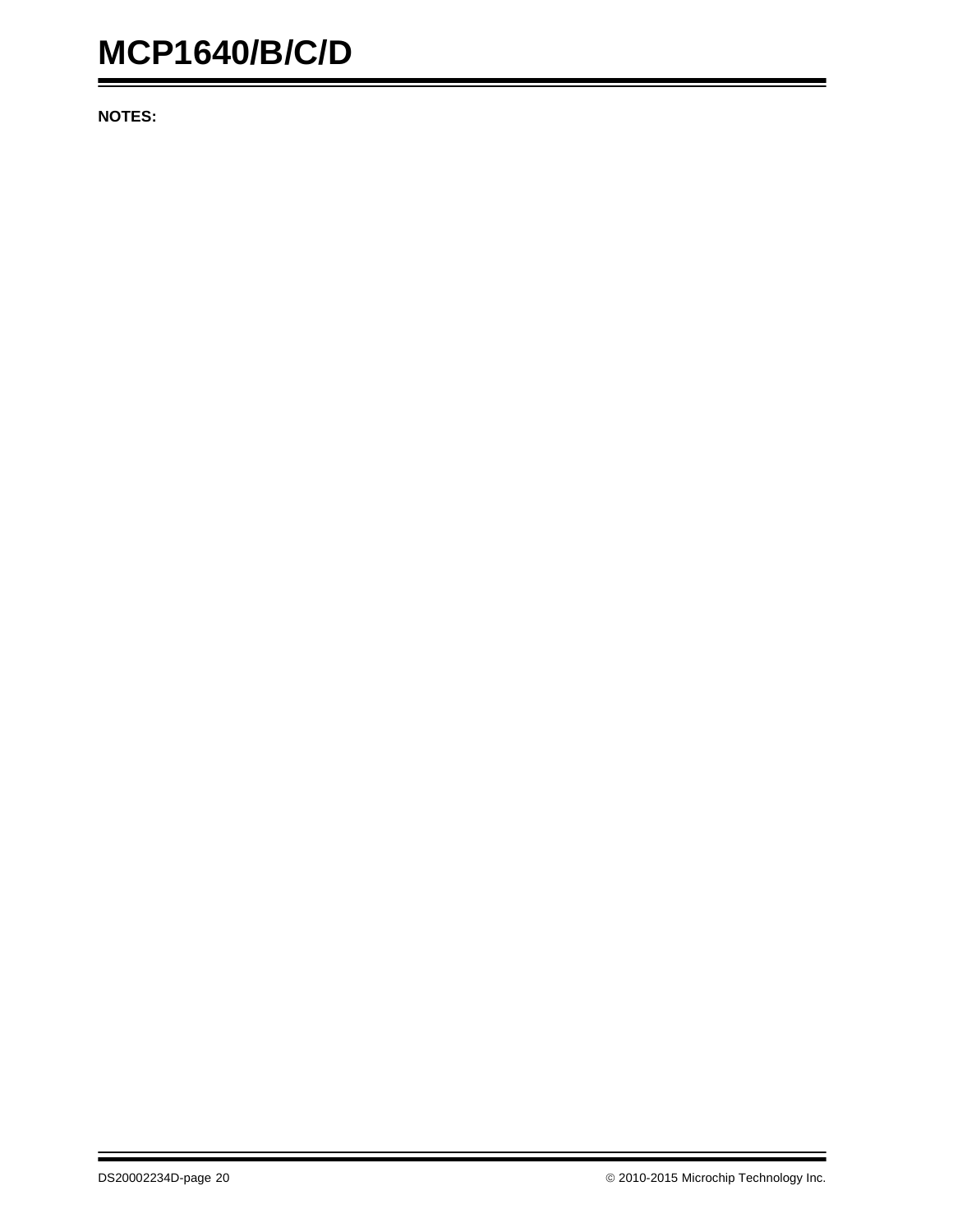# <span id="page-20-0"></span>**7.0 PACKAGING INFORMATION**

# **7.1 Package Marking Information**



| <b>Part Number</b> | Code        |
|--------------------|-------------|
| MCP1640T-I/CHY     | <b>BZNN</b> |
| MCP1640BT-I/CHY    | <b>BWNN</b> |
| MCP1640CT-I/CHY    | <b>BXNN</b> |
| MCP1640DT-I/CHY    | <b>BYNN</b> |



| 8-Lead DFN |
|------------|
|            |
|            |
|            |
|            |
|            |
|            |

пп.

Г

PIN<sub>1</sub>

 $F1. F1$ 

| <b>Part Number</b>   | Code |
|----------------------|------|
| <b>MCP1640-I/MC</b>  | AHM  |
| MCP1640T-I/MC        | AHM  |
| <b>MCP1640B-I/MC</b> | AHP  |
| MCP1640BT-I/MC       | AHP  |
| <b>MCP1640C-I/MC</b> | AHQ  |
| MCP1640CT-I/MC       | AHQ  |
| MCP1640D-I/MC        | AHR  |
| MCP1640DT-I/MC       | AHR  |



|       | Y<br>YY<br><b>WW</b><br><b>NNN</b><br>(e3)<br>$\star$                                                                                                                                                         | <b>Legend:</b> XXX Customer-specific information<br>Year code (last digit of calendar year)<br>Year code (last 2 digits of calendar year)<br>Week code (week of January 1 is week '01')<br>Alphanumeric traceability code<br>Pb-free JEDEC <sup>®</sup> designator for Matte Tin (Sn)<br>This package is Pb-free. The Pb-free JEDEC designator $(g_3)$<br>can be found on the outer packaging for this package. |  |  |  |
|-------|---------------------------------------------------------------------------------------------------------------------------------------------------------------------------------------------------------------|-----------------------------------------------------------------------------------------------------------------------------------------------------------------------------------------------------------------------------------------------------------------------------------------------------------------------------------------------------------------------------------------------------------------|--|--|--|
| Note: | In the event the full Microchip part number cannot be marked on one line, it will<br>be carried over to the next line, thus limiting the number of available<br>characters for customer-specific information. |                                                                                                                                                                                                                                                                                                                                                                                                                 |  |  |  |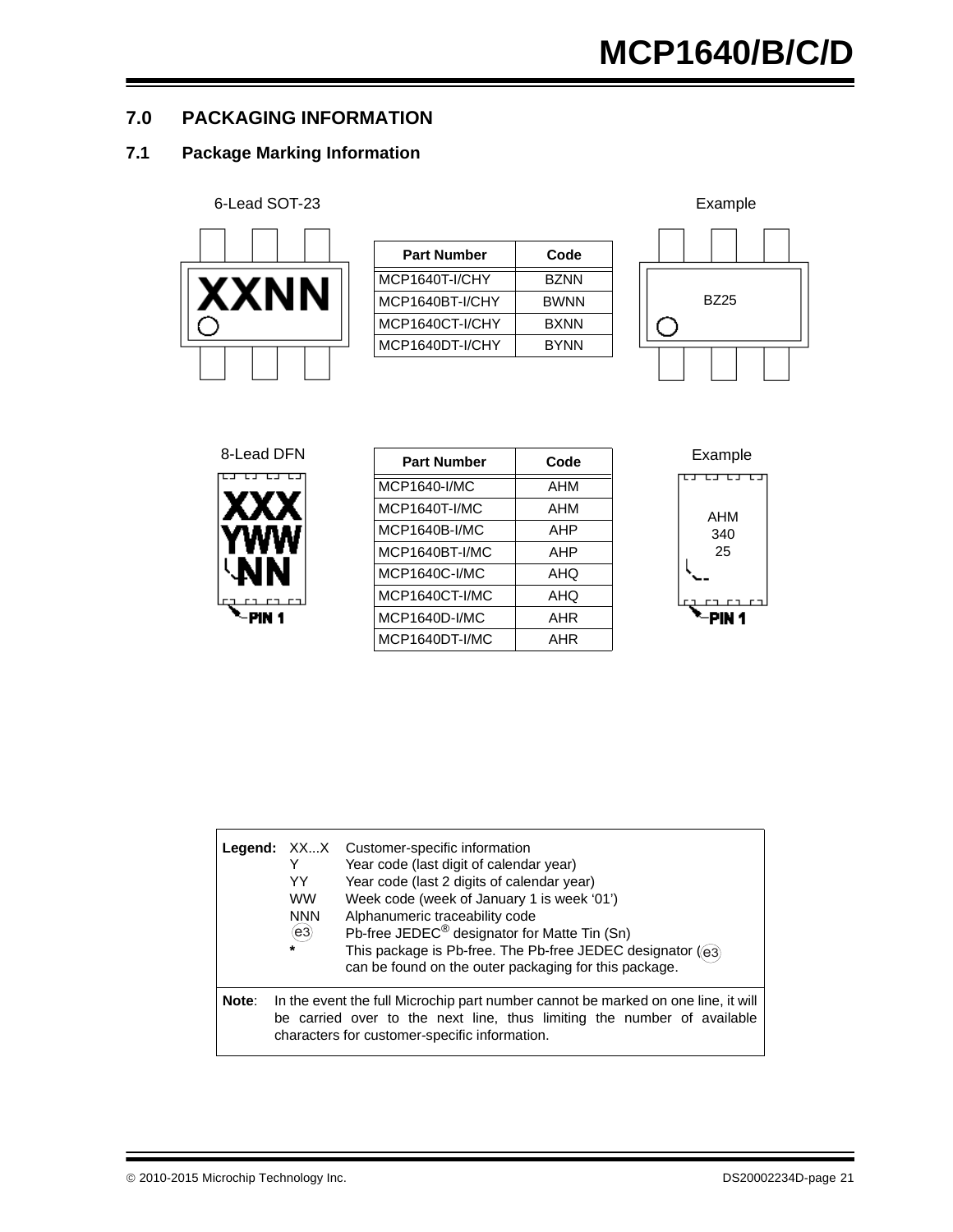# **6-Lead Plastic Small Outline Transistor (CHY) [SOT-23]**

**Note:** For the most current package drawings, please see the Microchip Packaging Specification located at http://www.microchip.com/packaging



|                                 | Units                   |             | <b>MILLIMETERS</b> |            |  |
|---------------------------------|-------------------------|-------------|--------------------|------------|--|
|                                 | <b>Dimension Limits</b> |             |                    | <b>MAX</b> |  |
| Number of Pins                  | N                       |             | 6                  |            |  |
| Pitch                           | e                       |             | 0.95 BSC           |            |  |
| Outside Lead Pitch              | e1                      | 1.90 BSC    |                    |            |  |
| Overall Height                  | A                       | 0.90        |                    | 1.45       |  |
| <b>Molded Package Thickness</b> | A2                      | 0.89        |                    | 1.30       |  |
| Standoff                        | A1                      | 0.00        |                    | 0.15       |  |
| Overall Width                   | F                       | 2.20        |                    | 3.20       |  |
| Molded Package Width            | E <sub>1</sub>          | 1.30        |                    | 1.80       |  |
| Overall Length                  | D                       | 2.70        |                    | 3.10       |  |
| Foot Length                     | L                       | 0.10        |                    | 0.60       |  |
| Footprint                       | L1                      | 0.35        |                    | 0.80       |  |
| Foot Angle                      | φ                       | $0^{\circ}$ |                    | $30^\circ$ |  |
| <b>Lead Thickness</b>           | c                       | 0.08        |                    | 0.26       |  |
| <b>Lead Width</b>               | b                       | 0.20        |                    | 0.51       |  |

#### **Notes:**

1. Dimensions D and E1 do not include mold flash or protrusions. Mold flash or protrusions shall not exceed 0.127 mm per side.

2. Dimensioning and tolerancing per ASME Y14.5M.

A1

BSC: Basic Dimension. Theoretically exact value shown without tolerances.

Microchip Technology Drawing C04-028B

L  $\overline{1}$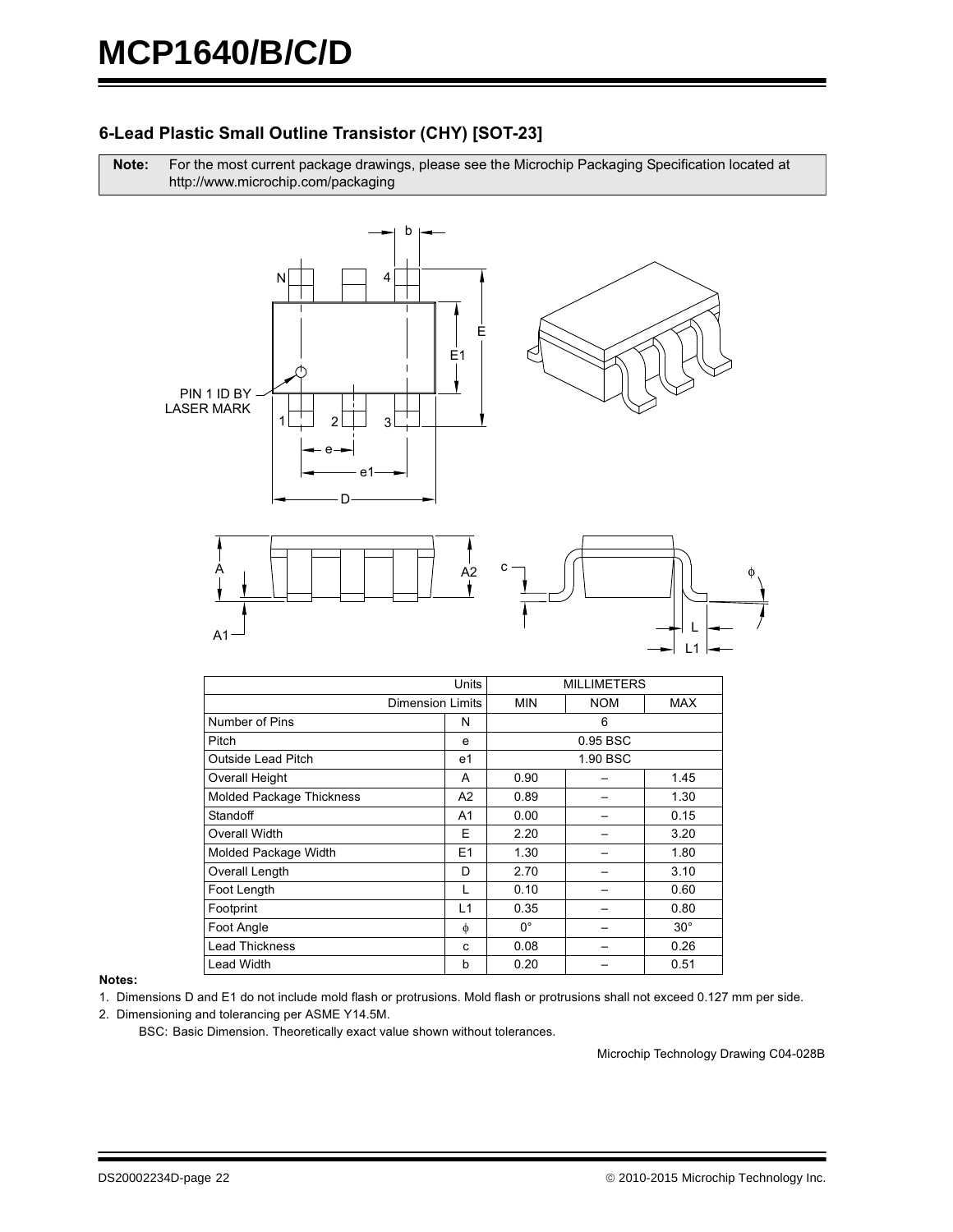# **6-Lead Plastic Small Outline Transistor (CHY) [SOT-23]**

**Note:** For the most current package drawings, please see the Microchip Packaging Specification located at http://www.microchip.com/packaging



|                            | <b>Units</b><br><b>MILLIMETERS</b> |            |            |            |
|----------------------------|------------------------------------|------------|------------|------------|
| <b>Dimension Limits</b>    |                                    | <b>MIN</b> | <b>NOM</b> | <b>MAX</b> |
| <b>Contact Pitch</b>       | ⊢                                  | 0.95 BSC   |            |            |
| <b>Contact Pad Spacing</b> |                                    |            | 2.80       |            |
| Contact Pad Width (X6)     |                                    |            |            | 0.60       |
| Contact Pad Length (X6)    |                                    |            |            | 1.10       |
| Distance Between Pads      | G                                  | 1.70       |            |            |
| Distance Between Pads      | GX                                 | 0.35       |            |            |
| Overall Width              |                                    | 3.90       |            |            |

Notes:

1. Dimensioning and tolerancing per ASME Y14.5M

BSC: Basic Dimension. Theoretically exact value shown without tolerances.

Microchip Technology Drawing No. C04-2028A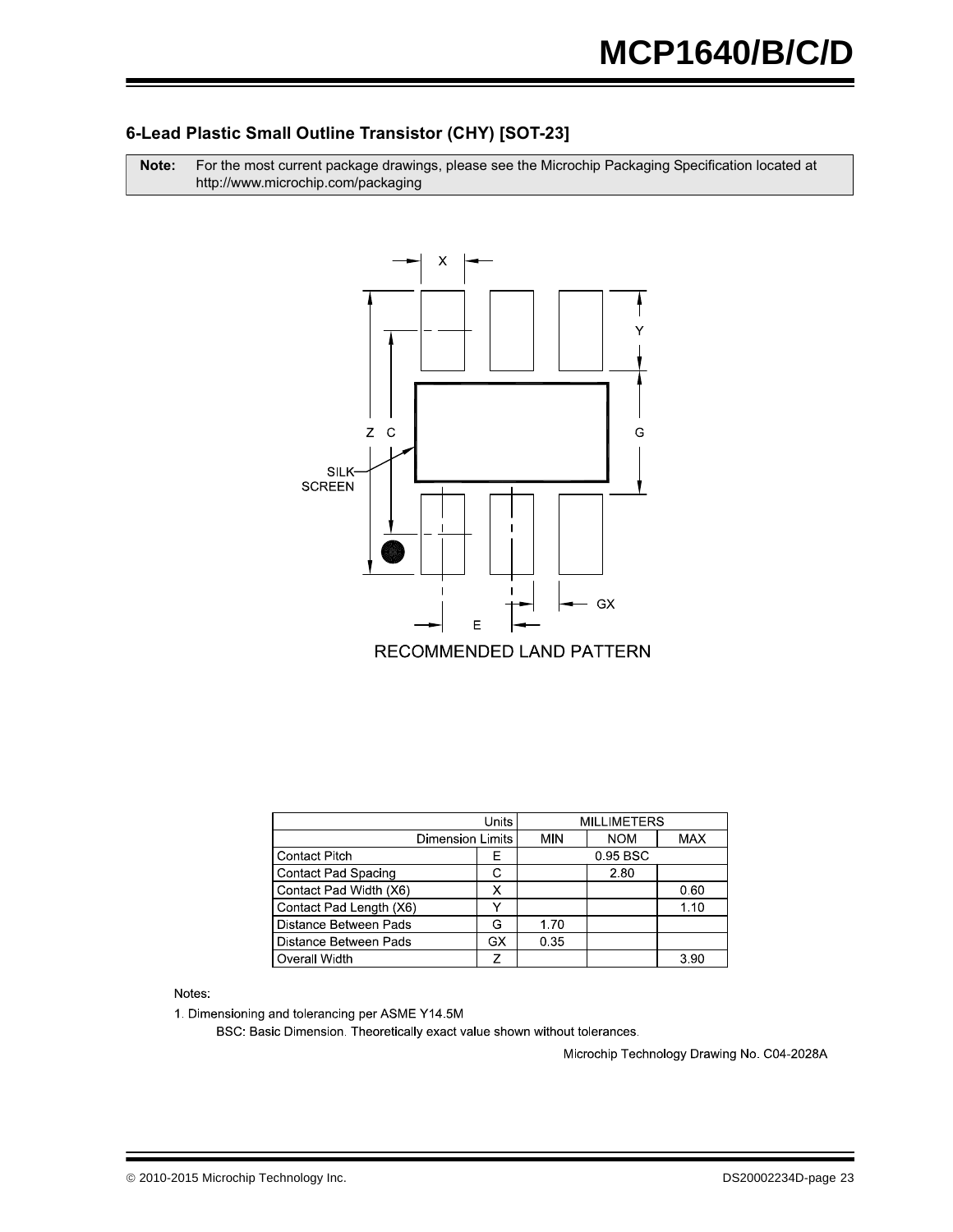# 8-Lead Plastic Dual Flat, No Lead Package (MC) – 2x3x0.9 mm Body [DFN]

Note: For the most current package drawings, please see the Microchip Packaging Specification located at http://www.microchip.com/packaging



|                           | <b>MILLIMETERS</b> |                      |            |            |  |
|---------------------------|--------------------|----------------------|------------|------------|--|
| <b>Dimension Limits</b>   |                    | <b>MIN</b>           | <b>NOM</b> | <b>MAX</b> |  |
| Number of Pins            | N                  | 8                    |            |            |  |
| Pitch                     | e                  |                      | 0.50 BSC   |            |  |
| <b>Overall Height</b>     | A                  | 0.80<br>0.90<br>1.00 |            |            |  |
| Standoff                  | A1                 | 0.05<br>0.00<br>0.02 |            |            |  |
| <b>Contact Thickness</b>  | A3                 | $0.20$ REF           |            |            |  |
| Overall Length            | D                  | 2.00 BSC             |            |            |  |
| Overall Width             | F                  | 3.00 BSC             |            |            |  |
| <b>Exposed Pad Length</b> | D <sub>2</sub>     | 1.30<br>1.55         |            |            |  |
| <b>Exposed Pad Width</b>  | E <sub>2</sub>     | 1.50<br>1.75         |            |            |  |
| <b>Contact Width</b>      | h                  | 0.20<br>0.25<br>0.30 |            |            |  |
| Contact Length            | L                  | 0.30<br>0.40<br>0.50 |            |            |  |
| Contact-to-Exposed Pad    | κ                  | 0.20                 |            |            |  |

#### Notes:

- 1. Pin 1 visual index feature may vary, but must be located within the hatched area.
- 2. Package may have one or more exposed tie bars at ends.
- 3. Package is saw singulated.
- 4. Dimensioning and tolerancing per ASME Y14.5M.
	- BSC: Basic Dimension. Theoretically exact value shown without tolerances.

REF: Reference Dimension, usually without tolerance, for information purposes only.

Microchip Technology Drawing C04-123C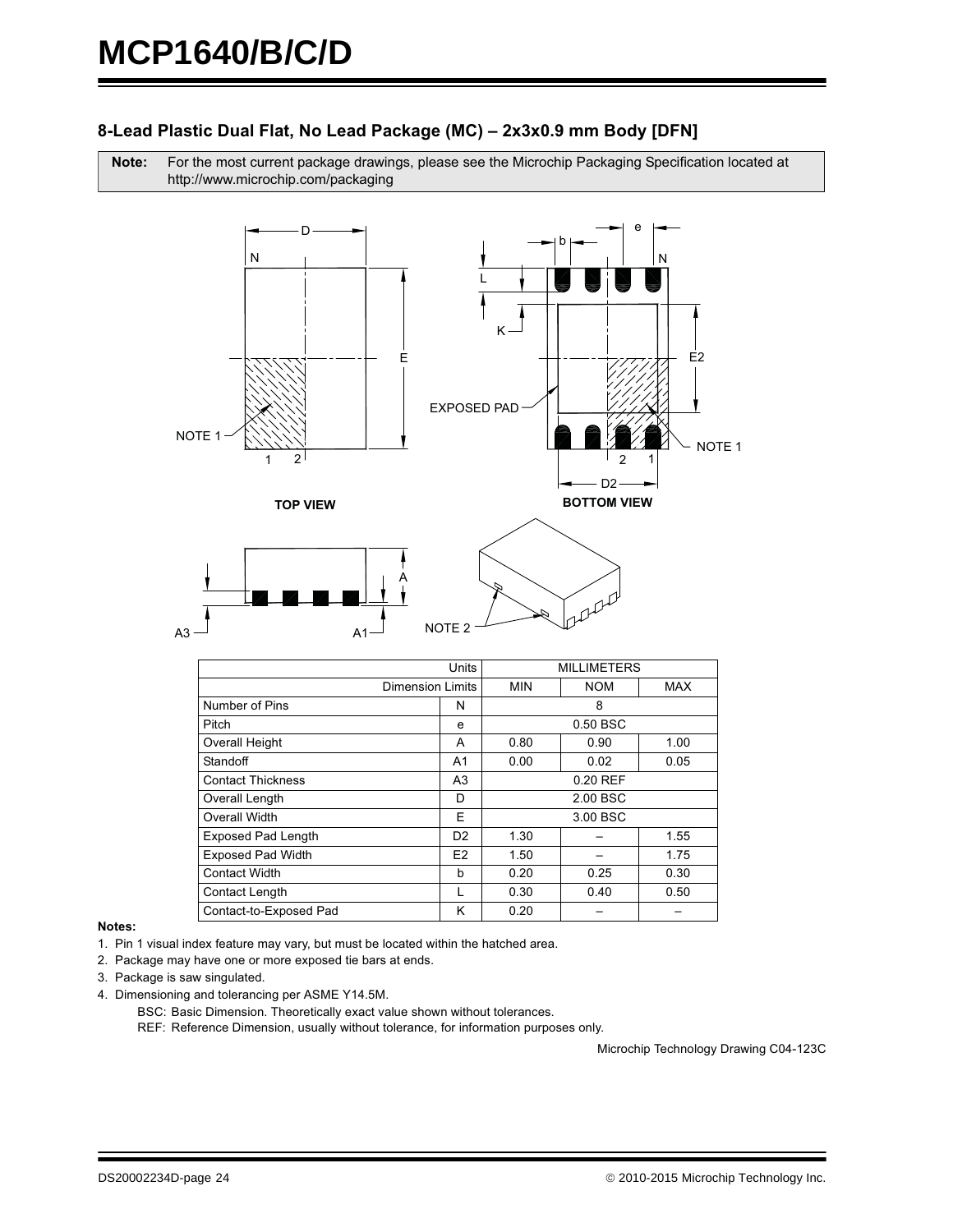8-Lead Plastic Dual Flat, No Lead Package (MC) - 2x3x0.9mm Body [DFN]

**Note:** For the most current package drawings, please see the Microchip Packaging Specification located at http://www.microchip.com/packaging



# RECOMMENDED LAND PATTERN

|                                    | Units | <b>MILLIMETERS</b> |            |            |
|------------------------------------|-------|--------------------|------------|------------|
| <b>Dimension Limits</b>            |       | <b>MIN</b>         | <b>NOM</b> | <b>MAX</b> |
| <b>Contact Pitch</b>               | Е     | 0 50 BSC           |            |            |
| Optional Center Pad Width          | W2    | 1.45               |            |            |
| Optional Center Pad Length         | Т2    | 1.75               |            |            |
| <b>Contact Pad Spacing</b>         | C1    | 2.90               |            |            |
| Contact Pad Width (X8)             | X1    |                    |            | 0.30       |
| Contact Pad Length (X8)            | Υ1    |                    |            | 0.75       |
| Distance Between Pads<br>0.20<br>G |       |                    |            |            |

Notes:

1. Dimensioning and tolerancing per ASME Y14.5M

BSC: Basic Dimension. Theoretically exact value shown without tolerances.

Microchip Technology Drawing No. C04-2123B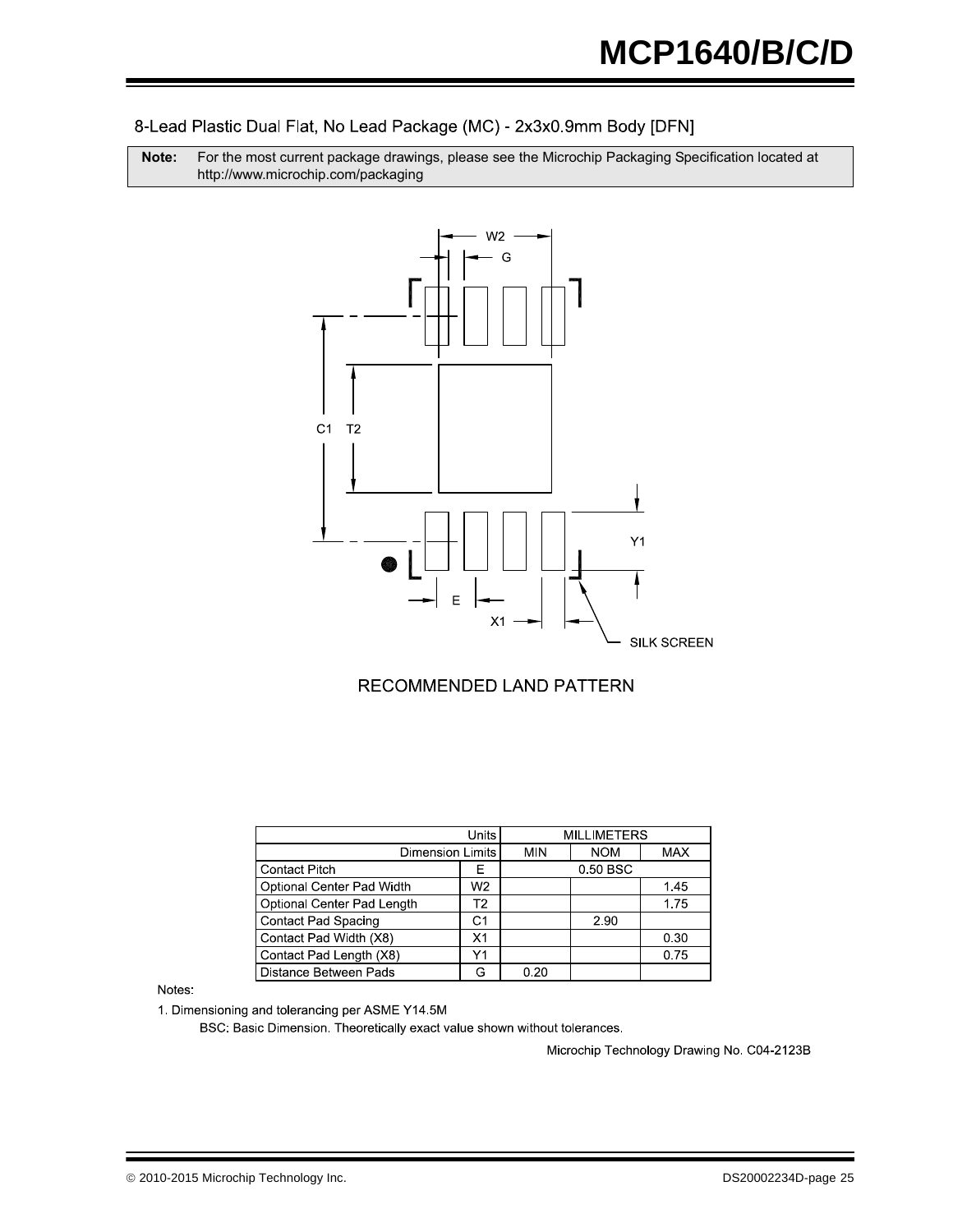**NOTES:**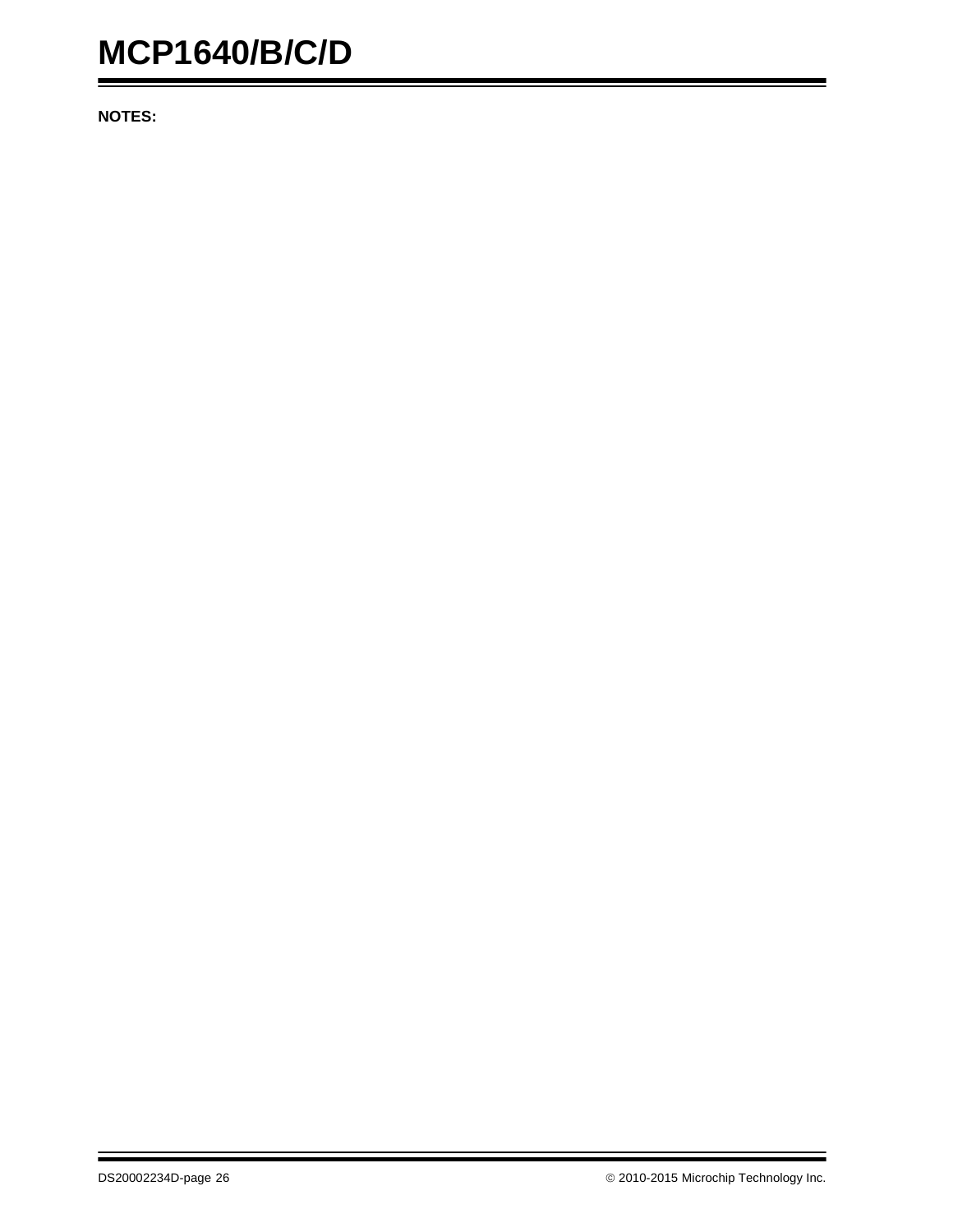# **APPENDIX A: REVISION HISTORY**

# **Revision D (September 2015)**

The following is the list of modifications:

- 1. Deleted maximum values for NMOS Switch Leakage and PMOS Switch Leakage parameters in [DC Characteristics](#page-2-5) table.
- 2. Updated [Figure 2-15](#page-6-1) in **[Section 2.0 "Typical](#page-4-2) [Performance Curves"](#page-4-2)**.
- 3. Minor typographical corrections.

# **Revision C (November 2014)**

The following is the list of modifications:

- 1. Updated [Features](#page-0-0) list.
- 2. Updated values in the [DC Characteristics](#page-2-5) and [Temperature Specifications](#page-3-0) tables.
- 3. Updated Figure[s 2-6](#page-4-1) and [2-15](#page-6-1).
- 4. Updated **[Section 4.2.1 "Low-Voltage Start-](#page-11-1)[Up"](#page-11-1)**.
- 5. Updated **[Section 5.2 "Adjustable Output](#page-14-1) [Voltage Calculations and Maximum Output](#page-14-1) [Current"](#page-14-1)**.
- 6. Updated **[Section 5.4 "Output Capacitor](#page-14-0) [Selection"](#page-14-0)**.
- 7. Updated markings and SOT-23 package specification drawings for CHY designator in **[Section 7.0 "Packaging Information"](#page-20-0)**.
- 8. Minor editorial corrections.

# **Revision B (March 2011)**

The following is the list of modifications:

- 1. Updated [Table 5-2](#page-15-1).
- 2. Added the package markings tables in **[Section 7.0 "Packaging Information"](#page-20-0)**.

# **Revision A (February 2010)**

Original release of this document.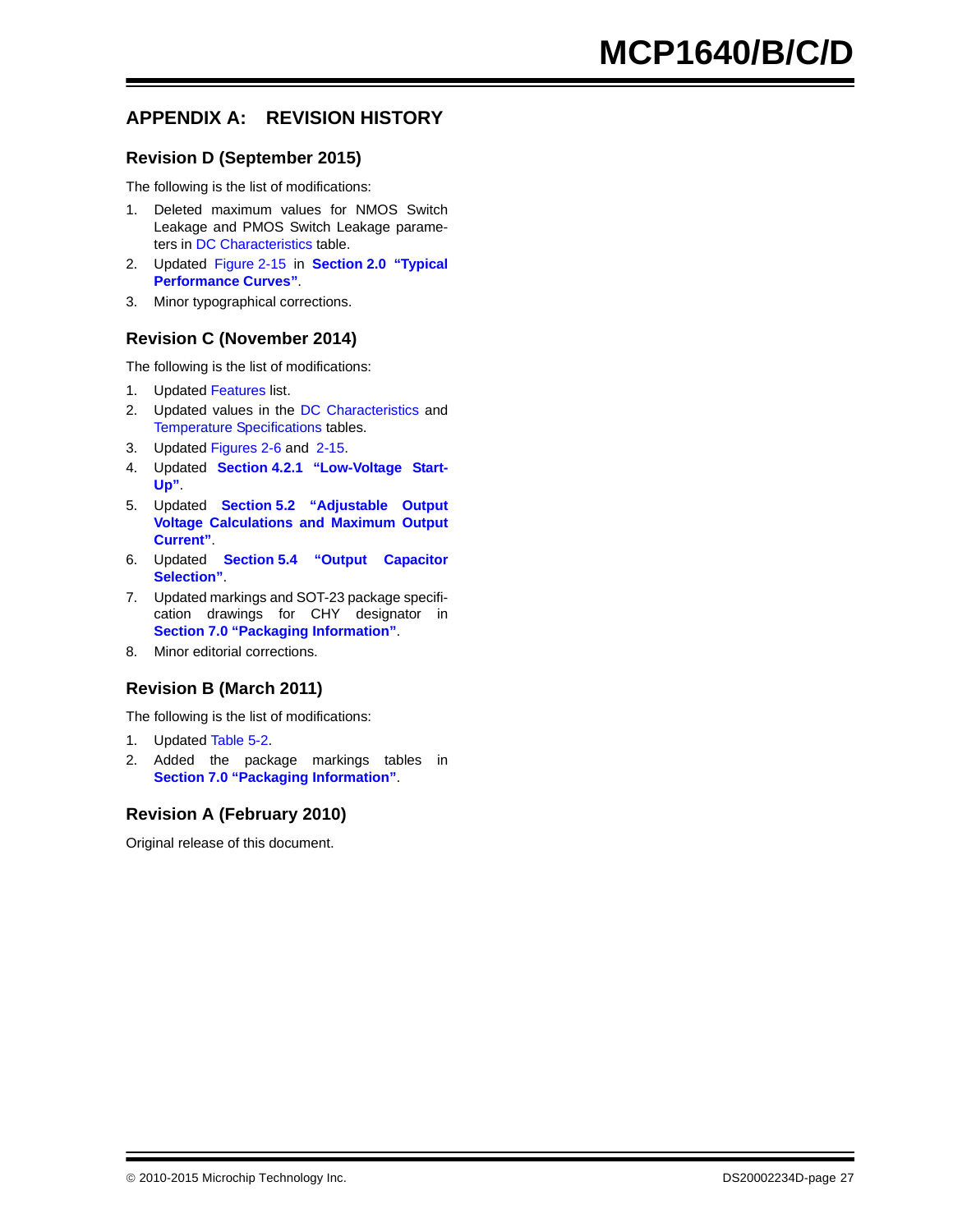**NOTES:**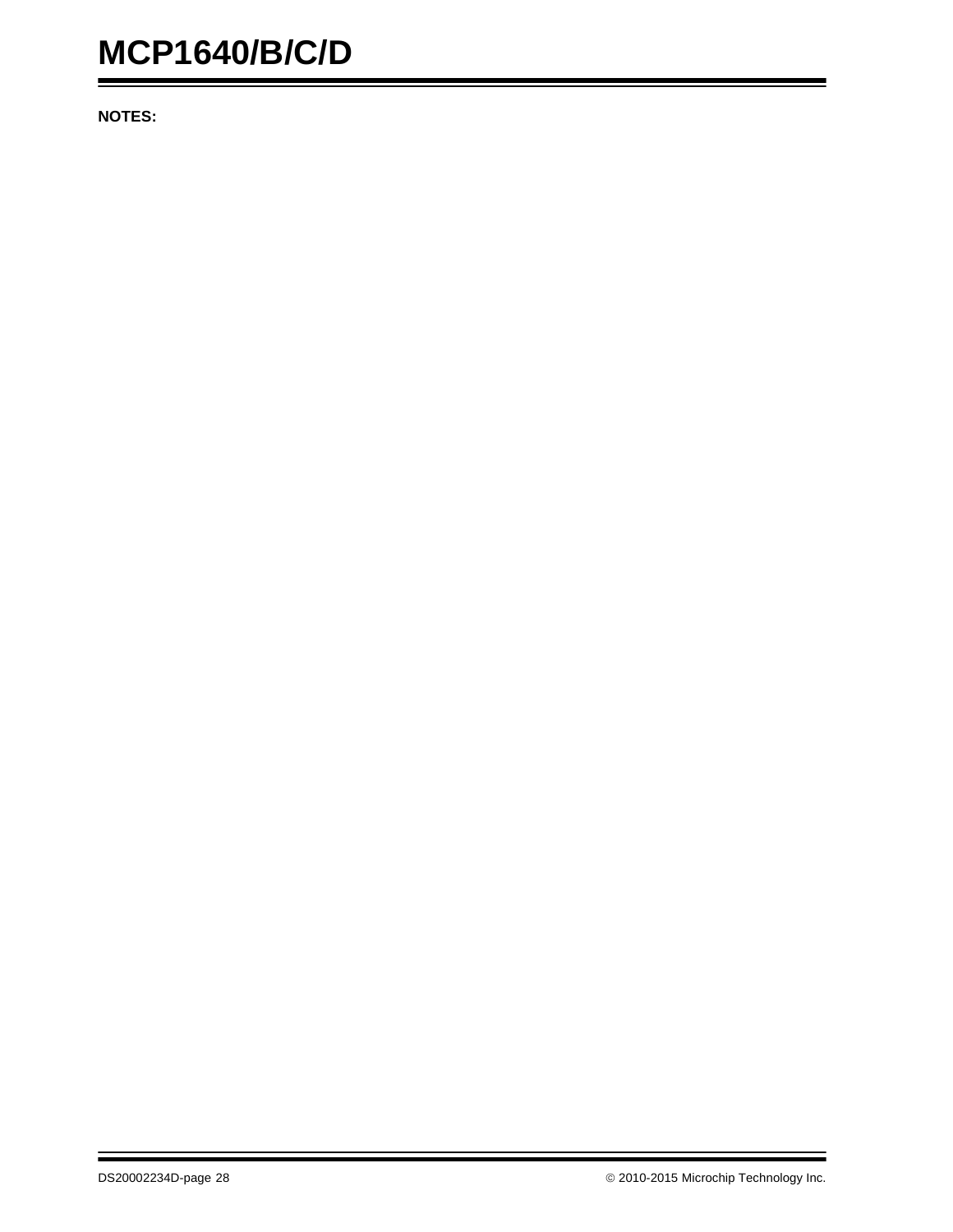# **PRODUCT IDENTIFICATION SYSTEM**

To order or obtain information, e.g., on pricing or delivery, contact your local Microchip representative or sales office.

|                                                  |                                                                                                                            | io order or obtain imomialion, e.g., on prieing or delivery, contact your local microcrilp representative or sales omee.                                    |    |           |                 |                                                                                                                                                                                                                                                                                       |
|--------------------------------------------------|----------------------------------------------------------------------------------------------------------------------------|-------------------------------------------------------------------------------------------------------------------------------------------------------------|----|-----------|-----------------|---------------------------------------------------------------------------------------------------------------------------------------------------------------------------------------------------------------------------------------------------------------------------------------|
| PART NO.                                         | $[X]^{(1)}$<br><u>x</u>                                                                                                    | <u>IXX</u>                                                                                                                                                  |    | Examples: |                 |                                                                                                                                                                                                                                                                                       |
| <b>Device</b>                                    | Tape<br><b>Temperature</b><br>and Reel<br>Range                                                                            | Package                                                                                                                                                     | a) |           | MCP1640-I/MC:   | 0.65V, PWM/PFM<br><b>True Disconnect</b><br>Sync Reg.,<br>8LD-DFN pkg.                                                                                                                                                                                                                |
| Device                                           | MCP1640:<br>Sync Boost Regulator<br>MCP1640B:<br>Sync Boost Regulator<br>Sync Boost Regulator                              | 0.65V, PWM/PFM True Disconnect,<br>0.65V, PWM Only True Disconnect,<br>MCP1640C: 0.65V, PWM/PFM Input to Output Bypass,                                     | b) |           | MCP1640T-I/MC:  | 0.65V, PWM/PFM<br><b>True Disconnect</b><br>Sync Reg.,<br>8LD-DFN pkg.<br>Tape and Reel                                                                                                                                                                                               |
|                                                  | Sync Boost Regulator                                                                                                       | MCP1640D: 0.65V, PWM Only Input to Output Bypass,                                                                                                           | c) |           | MCP1640B-I/MC:  | 0.65V, PWM-Only<br><b>True Disconnect</b><br>Sync Req.,<br>8LD-DFN pkg.                                                                                                                                                                                                               |
| Tape and Reel Option<br><b>Temperature Range</b> | $=$ Tape and Reel $(1)$<br>Τ<br>blank<br>$=$ DFN only<br>$\mathbf{L}$<br>$= -40^{\circ}$ C to $+85^{\circ}$ C (Industrial) |                                                                                                                                                             | d) |           | MCP1640BT-I/MC: | 0.65V, PWM-Only<br><b>True Disconnect</b><br>Sync Reg.,<br>8LD-DFN pkg.<br>Tape and Reel                                                                                                                                                                                              |
| Package                                          | CHY*<br>МC                                                                                                                 | =Plastic Small Outline Transistor (SOT-23), 6-lead<br>=Plastic Dual Flat, No Lead (2x3 DFN), 8-lead<br>*Y = Nickel palladium gold manufacturing designator. | e) |           | MCP1640C-I/MC:  | 0.65V, PWM/PFM<br>Input-to-Output Bypass<br>Sync Req.,<br>8LD-DFN pkg.                                                                                                                                                                                                                |
|                                                  |                                                                                                                            |                                                                                                                                                             | f) |           | MCP1640CT-I/MC: | 0.65V, PWM/PFM<br>Input-to-Output Bypass<br>Sync Reg.,<br>8LD-DFN pkg.<br>Tape and Reel                                                                                                                                                                                               |
|                                                  |                                                                                                                            |                                                                                                                                                             | g) |           | MCP1640D-I/MC:  | 0.65V, PWM-Only<br>Input-to-Output Bypass<br>Sync Reg.,<br>8LD-DFN pkg.                                                                                                                                                                                                               |
|                                                  |                                                                                                                            |                                                                                                                                                             | h) |           | MCP1640DT-I/MC: | 0.65V, PWM-Only<br>Input-to-Output Bypass<br>Sync Reg.,<br>8LD-DFN pkg.<br>Tape and Reel                                                                                                                                                                                              |
|                                                  |                                                                                                                            |                                                                                                                                                             | i) |           | MCP1640T-I/CHY: | 0.65V, PWM/PFM<br><b>True Disconnect</b><br>Sync Reg.,<br>6LD SOT-23 pkg.<br>Tape and Reel                                                                                                                                                                                            |
|                                                  |                                                                                                                            |                                                                                                                                                             | j) |           |                 | MCP1640BT-I/CHY: 0.65V, PWM-Only<br><b>True Disconnect</b><br>Sync Reg.,<br>6LD SOT-23 pkg.<br>Tape and Reel                                                                                                                                                                          |
|                                                  |                                                                                                                            |                                                                                                                                                             | k) |           |                 | MCP1640CT-I/CHY: 0.65V, PWM/PFM<br>Input-to-Output Bypass<br>Sync Reg.,<br>6LD SOT-23 pkg.<br>Tape and Reel                                                                                                                                                                           |
|                                                  |                                                                                                                            |                                                                                                                                                             | I) |           |                 | MCP1640DT-I/CHY: 0.65V, PWM-Only<br>Input-to-Output Bypass<br>Sync Reg.,<br>6LD SOT-23 pkg.<br>Tape and Reel                                                                                                                                                                          |
|                                                  |                                                                                                                            |                                                                                                                                                             |    | Note 1:   |                 | Tape and Reel identifier only appears in the<br>catalog part number description. This identi-<br>fier is used for ordering purposes and is not<br>printed on the device package. Check with<br>your Microchip Sales Office for package<br>availability with the Tape and Reel option. |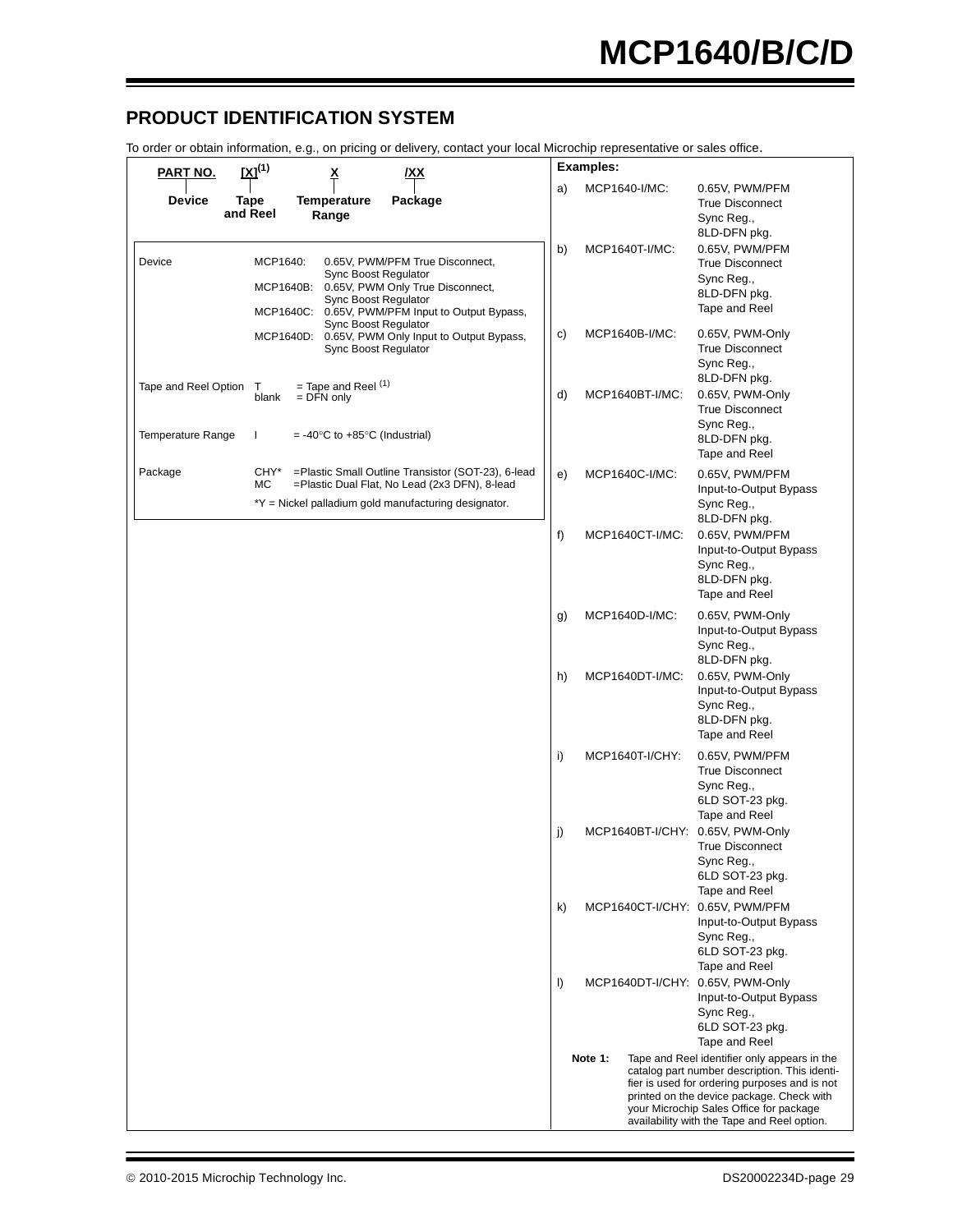**NOTES:**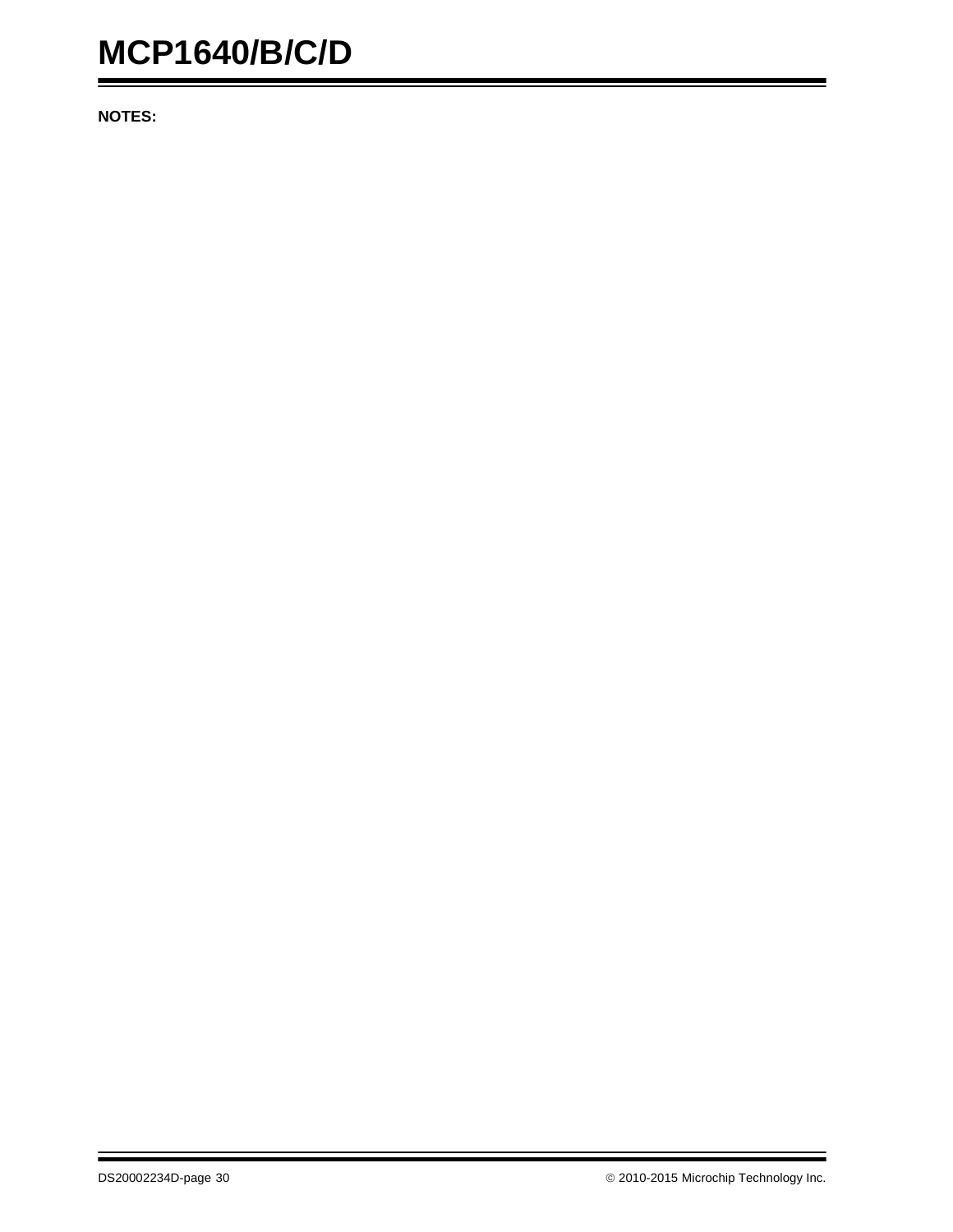#### **Note the following details of the code protection feature on Microchip devices:**

- Microchip products meet the specification contained in their particular Microchip Data Sheet.
- Microchip believes that its family of products is one of the most secure families of its kind on the market today, when used in the intended manner and under normal conditions.
- There are dishonest and possibly illegal methods used to breach the code protection feature. All of these methods, to our knowledge, require using the Microchip products in a manner outside the operating specifications contained in Microchip's Data Sheets. Most likely, the person doing so is engaged in theft of intellectual property.
- Microchip is willing to work with the customer who is concerned about the integrity of their code.
- Neither Microchip nor any other semiconductor manufacturer can guarantee the security of their code. Code protection does not mean that we are guaranteeing the product as "unbreakable."

Code protection is constantly evolving. We at Microchip are committed to continuously improving the code protection features of our products. Attempts to break Microchip's code protection feature may be a violation of the Digital Millennium Copyright Act. If such acts allow unauthorized access to your software or other copyrighted work, you may have a right to sue for relief under that Act.

Information contained in this publication regarding device applications and the like is provided only for your convenience and may be superseded by updates. It is your responsibility to ensure that your application meets with your specifications. MICROCHIP MAKES NO REPRESENTATIONS OR WARRANTIES OF ANY KIND WHETHER EXPRESS OR IMPLIED, WRITTEN OR ORAL, STATUTORY OR OTHERWISE, RELATED TO THE INFORMATION, INCLUDING BUT NOT LIMITED TO ITS CONDITION, QUALITY, PERFORMANCE, MERCHANTABILITY OR FITNESS FOR PURPOSE**.** Microchip disclaims all liability arising from this information and its use. Use of Microchip devices in life support and/or safety applications is entirely at the buyer's risk, and the buyer agrees to defend, indemnify and hold harmless Microchip from any and all damages, claims, suits, or expenses resulting from such use. No licenses are conveyed, implicitly or otherwise, under any Microchip intellectual property rights unless otherwise stated.

# **QUALITY MANAGEMENT SYSTEM CERTIFIED BY DNV**   $=$  **ISO/TS 16949** $=$

#### **Trademarks**

The Microchip name and logo, the Microchip logo, dsPIC, FlashFlex, flexPWR, JukeBlox, KEELOQ, KEELOQ logo, Kleer, LANCheck, MediaLB, MOST, MOST logo, MPLAB, OptoLyzer, PIC, PICSTART, PIC32 logo, RightTouch, SpyNIC, SST, SST Logo, SuperFlash and UNI/O are registered trademarks of Microchip Technology Incorporated in the U.S.A. and other countries.

The Embedded Control Solutions Company and mTouch are registered trademarks of Microchip Technology Incorporated in the U.S.A.

Analog-for-the-Digital Age, BodyCom, chipKIT, chipKIT logo, CodeGuard, dsPICDEM, dsPICDEM.net, ECAN, In-Circuit Serial Programming, ICSP, Inter-Chip Connectivity, KleerNet, KleerNet logo, MiWi, motorBench, MPASM, MPF, MPLAB Certified logo, MPLIB, MPLINK, MultiTRAK, NetDetach, Omniscient Code Generation, PICDEM, PICDEM.net, PICkit, PICtail, RightTouch logo, REAL ICE, SQI, Serial Quad I/O, Total Endurance, TSHARC, USBCheck, VariSense, ViewSpan, WiperLock, Wireless DNA, and ZENA are trademarks of Microchip Technology Incorporated in the U.S.A. and other countries.

SQTP is a service mark of Microchip Technology Incorporated in the U.S.A.

Silicon Storage Technology is a registered trademark of Microchip Technology Inc. in other countries.

GestIC is a registered trademark of Microchip Technology Germany II GmbH & Co. KG, a subsidiary of Microchip Technology Inc., in other countries.

All other trademarks mentioned herein are property of their respective companies.

© 2010-2015, Microchip Technology Incorporated, Printed in the U.S.A., All Rights Reserved.

ISBN: 978-1-63277-829-1

*Microchip received ISO/TS-16949:2009 certification for its worldwide headquarters, design and wafer fabrication facilities in Chandler and Tempe, Arizona; Gresham, Oregon and design centers in California and India. The Company's quality system processes and procedures are for its PIC® MCUs and dsPIC® DSCs, KEELOQ® code hopping devices, Serial EEPROMs, microperipherals, nonvolatile memory and analog products. In addition, Microchip's quality system for the design and manufacture of development systems is ISO 9001:2000 certified.*